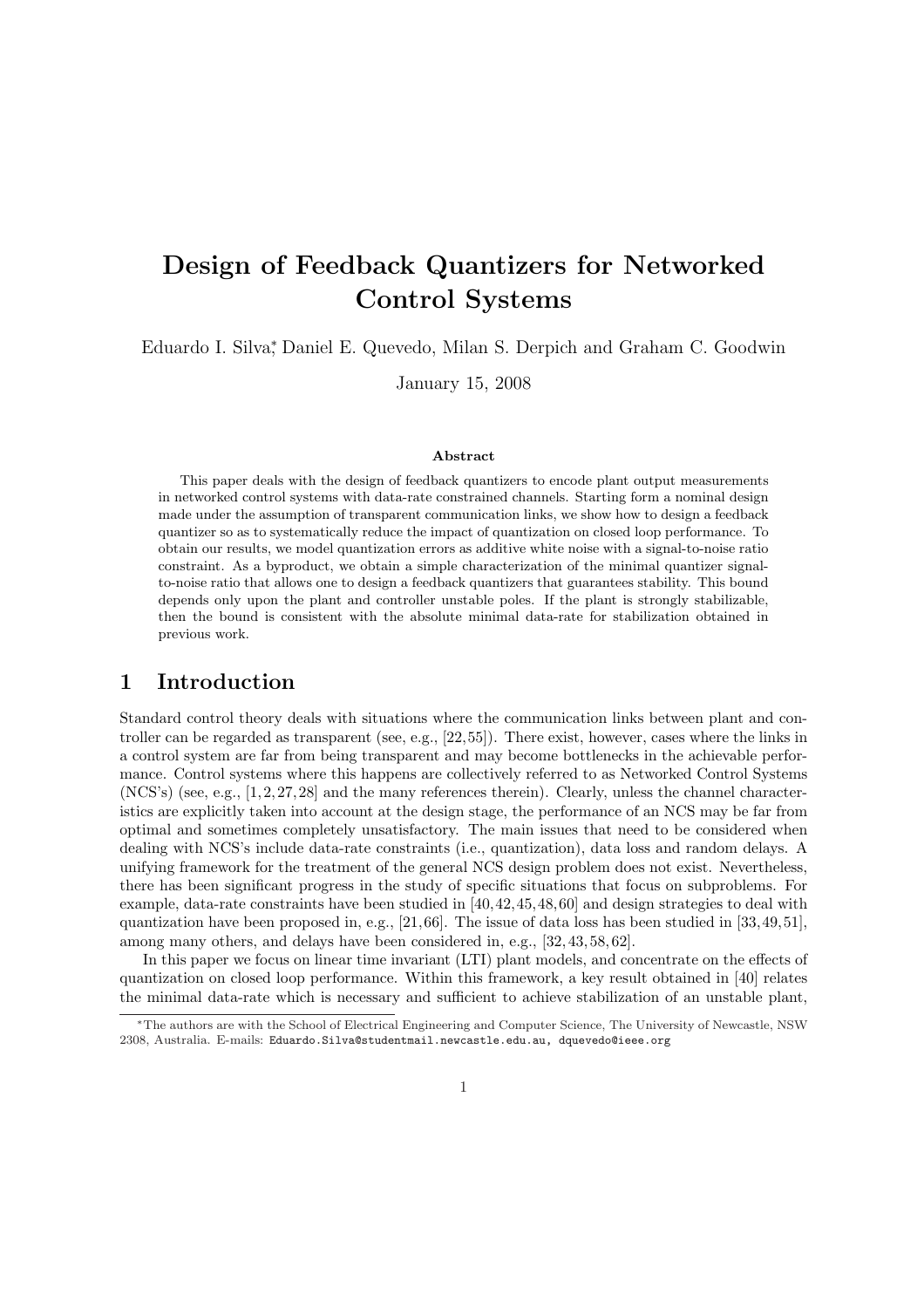to its poles in very simple way. This bound has been linked to information theoretic concepts where it has been given an interpretation akin to that of entropy (see, e.g., [37, 41, 48]). Furthermore, [7, 8] established that the minimal data-rate for stabilization is sometimes consistent with minimal signalto-noise ratio requirements in standard one-degree-of-freedom control architectures that employ LTI controllers. More precisely, [7,8] showed that, if the plant is defined in discrete time, has relative degree one and is minimum phase, then a Gaussian memoryless channel having a signal-to-noise ratio equal to the lower bound derived in [7, 8] would exhibit a channel capacity equal to the data-rate bound in  $[40].<sup>1</sup>$ 

The results discussed above give absolute lower limits on the admissible channel data-rate which cannot be by-passed by any control law. It seems, however, quite difficult to obtain practical design guidelines from considerations such as those in [40, 41, 48]. This has motivated some researchers to move towards a simplified treatment of quantization. For example, [21] models quantization as a sector bound uncertainty and employs standard robust control tools. On the other hand, [66] uses a simple white noise model for quantization errors. The latter model for quantization has close connections to the signal processing literature, where it has been successfully used to design high performance quantization schemes (see, e.g., [4, 25, 30, 36, 50]).

In the present work we assume that a controller has already been designed under the assumption of transparent communication links. However, we subsequently extend the set-up by assuming that the control loop has to be implemented using a bit-rate limited channel in the plant to controller communication link. Thus, the plant output measurements have to be quantized prior to transmission. To that end, we borrow ideas from the signal processing literature and employ a feedback quantizer to encode the plant output (see, e.g., [30, 50]). Using a fixed signal-to-noise ratio additive noise model for quantization errors, we show how to design the feedback quantizer so as to systematically reduce the impact of quantization on closed loop performance, as measured by the tracking error variance. We show via simulations that our approach gives very good results even for bit rates as low as one bit per sample. We also study stability properties for this linear model. As a byproduct, we obtain a simple characterization of the minimal quantizer signal-to-noise ratio that allows one to design a feedback coding system that guarantees stability. This result is expressed in terms of the plant and controller unstable poles only. For stable controllers, and regardless of the plant zeros or relative degree, our results suggest a minimal data-rate for stabilization that is consistent<sup>2</sup> with the bound in [40].

The idea of designing coding schemes to embellish given controller designs is not new. For example, our previous work documented in [23] considers a coding scheme that turns out to be a special case of the one considered here. On the other hand, [53] considers the same coding architecture as the one studied in this paper, but the design procedure in [53] assumes that quantization effects are relatively small. The methodology used in the current paper does not require this assumption. Also, the stability analysis included in the current paper goes beyond the results of [23, 53]. Another related line of work has been developed in [9, 10, 34]. The latter work presents a precise deterministic stability analysis when the coding system is constrained to be a  $\Delta$ -modulator (or variations thereof;<sup>3</sup> see, e.g., [30]), but does not address performance issues. Another recent publication closely related to the current paper is [38]. In that work, the authors propose a coding architecture similar to the one in this paper, but restrict the quantizers to have infinitely many levels and a prespecified quantization step. The latter assumptions are not needed here. Interestingly, the optimal coder in [38] (which focuses on minimizing

<sup>&</sup>lt;sup>1</sup>If the plant has non-minimum phase zeros or a relative degree greater than one, then the analysis in [7,8] suggests that a data-rate strictly greater than the aforementioned bound is necessary.

<sup>&</sup>lt;sup>2</sup>in the same sense as the results in [8].

<sup>&</sup>lt;sup>3</sup> i.e., unlike our proposal, the general multi-bit case is not treated in [9,10,34]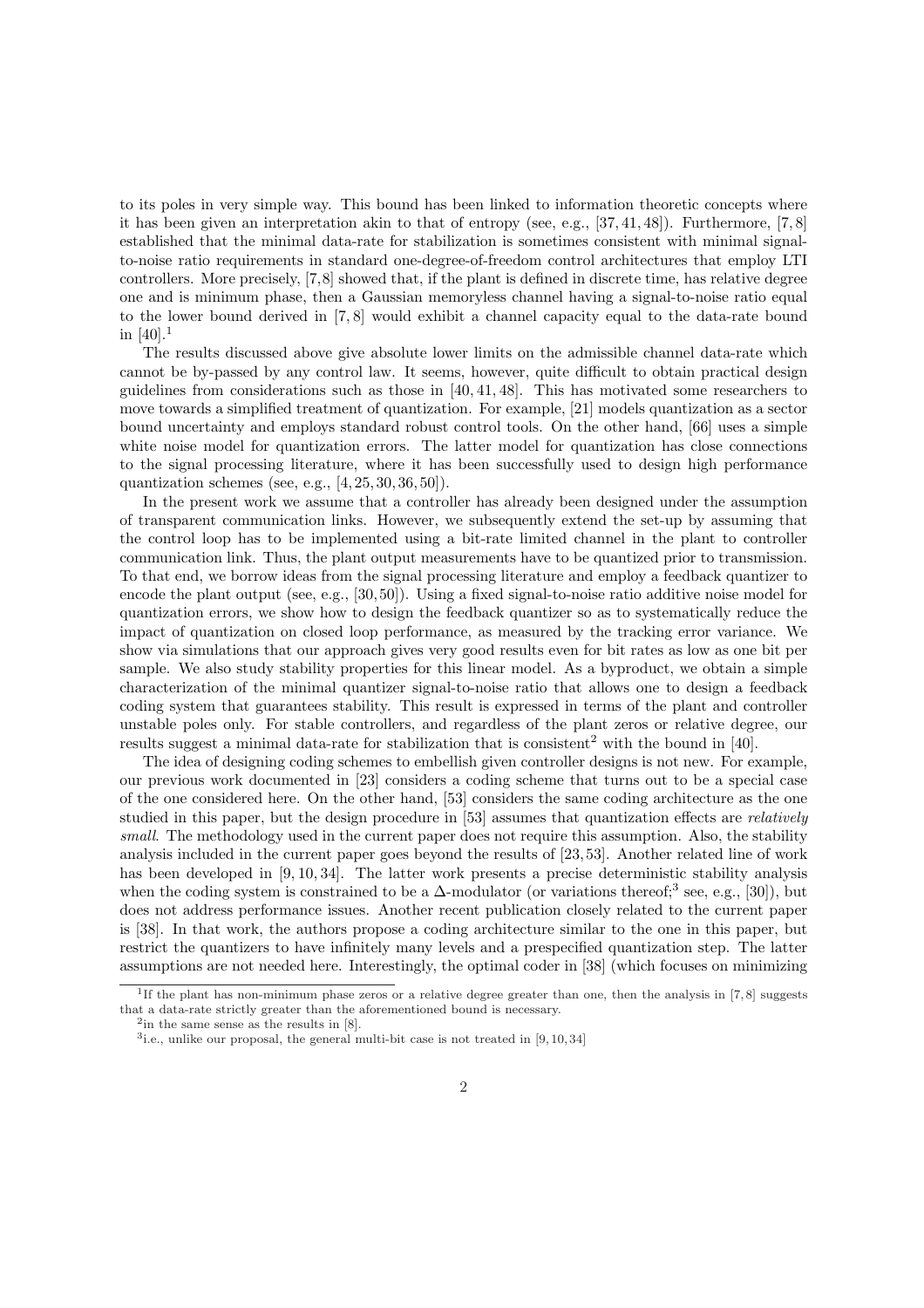a time domain functional) turns out to have a structure that is a special case of the architecture considered here.

The remainder of this paper is organized as follows: Section 2 presents the notation employed in the paper. Section 3 describes the NCS architecture of interest and derives a linear model that is suitable for analysis and synthesis using linear system theoretical tools. Section 4 studies stability properties of the linear model, while Section 5 presents the proposed design procedure. Section 6 documents a simulation study. Concluding remarks are included in Section 7.

### 2 Notation

We use standard vector space notation for signals, i.e., x denotes  $\{x(k)\}_{k\in\mathbb{N}_0}$ . We also use z as both the argument of the z-transform and as the forward shift operator, where the meaning is clear from the context. Given any matrix X,  $(X)^H$  and  $(X)^T$  denote conjugate transposition and transposition, respectively. Given any complex scalar x, |x| and  $\bar{x}$  denotes magnitude and complex conjugation, respectively.

The set of all discrete time real rational transfer functions is denoted by  $\mathcal{R}$ . We define six subsets of R as follows:  $\mathcal{R}_p$  contains all proper transfer functions,  $\mathcal{R}_{sp}$  contains all strictly proper transfer functions,  $\mathcal{RH}_{\infty}$  contains all stable and proper transfer functions,  $\mathcal{U}_{\infty}$  contains all matrices in  $\mathcal{RH}_{\infty}$ that have inverses in  $\mathcal{RH}_{\infty}$ ,  $\mathcal{RH}_2$  contains all stable and strictly proper transfer functions,  $\mathcal{RH}_2^{\perp}$ contains all transfer functions that have only poles outside the unit circle and are either proper or improper. For any  $A(z) \in \mathcal{R}$  we define  $A(z) \sim \triangleq A(z^{-1})^T$ . We say that  $A(z) \in \mathcal{R}$  is unitary if and only if  $A(z)^\sim A(z) = I$ . We also define  $\{A(z)\}\big|_{z=\infty} \triangleq A(\infty) = \lim_{z\to\infty} A(z)$ .

Every  $A(z) \in \mathcal{R}$  with no poles on the unit circle belongs to  $\mathcal{L}_2$  in which case we define the 2-norm of  $A(z)$  via (see, e.g., [39])

$$
||A(z)||_2^2 \triangleq \operatorname{trace}\left\{\frac{1}{2\pi} \int_{-\pi}^{\pi} A(e^{j\omega})^H A(e^{j\omega}) d\omega\right\}.
$$

For each such  $A(z)$ , we can always find  $A_{\perp}(z) \in \mathcal{RH}_2^{\perp}$  and  $A_2(z) \in \mathcal{RH}_2$  such that  $A(z) = A_{\perp}(z) +$  $A_2(z)$  and, accordingly,  $||A(z)||_2^2 = ||A_{\perp}(z)||_2^2 + ||A_2(z)||_2^2$  (see, e.g., [39]).

Any biproper  $n \times 1$  transfer matrix  $A(z) \in \mathcal{RH}_{\infty}$  admits an inner-outer factorization of the form

$$
A(z) = A_i(z) A_o(z),
$$

where  $A_i(z) \in \mathcal{RH}_{\infty}$  is unitary (i.e.,  $A_i(z)$  is inner) and  $A_o(z) \in \mathcal{RH}_{\infty}$  is a biproper scalar transfer function, that has no zeros in  $|z| > 1$  (i.e.,  $A_o(z)$  is scalar and outer). Moreover, if  $A(z)$  has no zeros on the unit circle, then  $A_o(z) \in \mathcal{U}_{\infty}$  (see, e.g., [20]).

Given any wide sense stationary (wss) process x, we denote its power spectral density by  $S_x(e^{j\omega})$ , its variance by  $\sigma_x^2$  and its standard deviation by  $\sigma_x$ . We note that if, in addition, x has an always positive rational spectrum, then we can always find a spectral factor  $\Omega_x(z) \in \mathcal{U}_{\infty}$  such that  $S_x(e^{j\omega}) =$  $\Omega_x(e^{j\omega})\Omega_x(e^{j\omega})^H$ ,  $\forall \omega \in [-\pi, \pi]$ . We also recall the well known fact that  $\sigma_x^2 = ||\Omega_x(z)||_2^2$  (see, e.g., [56]).

# 3 Coding for Networked Control Systems

In this paper, we will consider the NCS architecture depicted in Figure 1. In that figure,  $G(z)$  is the SISO plant model,  $C(z)$  is a SISO controller, y is the plant output, r is the reference signal,  $d_o$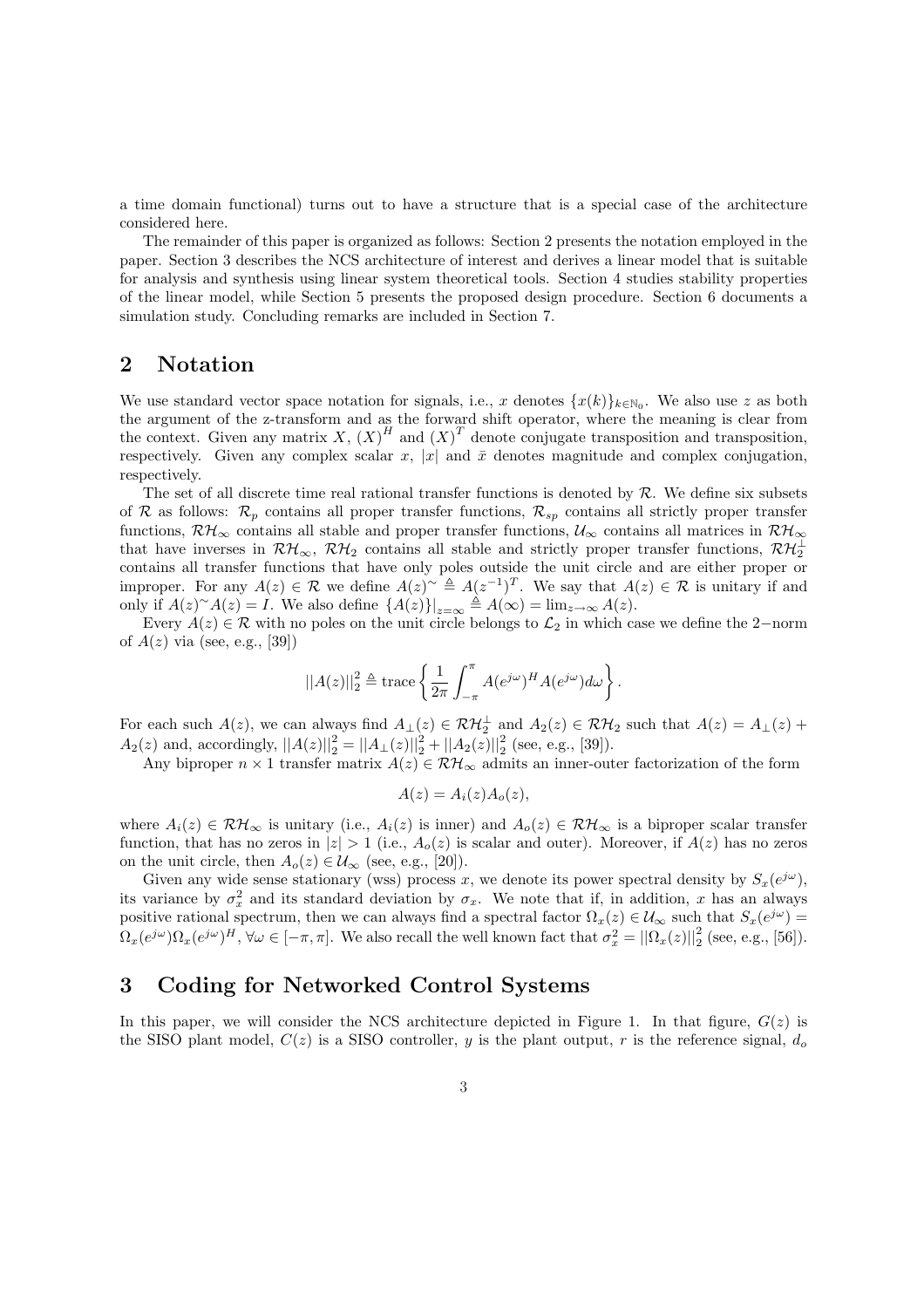

Figure 1: Considered networked control architecture.

models output disturbances and  $d_m$  corresponds to measurement noise. Unlike standard non-networked situations (see, e.g, [22, 55]), the feedback path in Figure 1 comprises a communication channel and a (source) coding/decoding system  $(C \text{ and } \mathcal{D})$ .<sup>4</sup> The main focus of the current paper lies in designing this coding system, having performance in mind. To that end, we utilize as the performance assessment quantity the stationary variance of the tracking error e, defined via

$$
e \triangleq r - y. \tag{1}
$$

We next describe the assumptions that underly our subsequent analysis.

#### 3.1 The nominal design

Since our aim is to design coding systems, we will assume that the controller  $C(z)$  in Figure 1 has been already designed assuming transparent communication links.<sup>5</sup> The control loop formed by  $C(z)$ and  $G(z)$  when transparent communication links are in place (i.e., when  $\hat{y}_m = y_m$  in Figure 1) will be referred to as the *nominal loop* (or nominal design).

For future reference we note that, in the nominal loop,

$$
e = T_{we}(z)w,\t\t(2)
$$

where  $w \triangleq$  $\begin{bmatrix} r & d_o & d_m \end{bmatrix}^T$ 

$$
T_{we}(z) \triangleq [S(z) - S(z) T(z)], \qquad (3)
$$

and  $S(z)$  and  $T(z)$  are defined via

$$
S(z) \triangleq \frac{1}{1 + G(z)C(z)}, \quad T(z) \triangleq 1 - S(z). \tag{4}
$$

The transfer function  $S(z)$  is the nominal loop sensitivity function and  $T(z)$  is the nominal loop complementary sensitivity function (see [22]).

In the sequel, we will assume the following:

 $^{4}$ In the sequel, we will use the term *coding system* (or just *coder*) to refer to both the encoder and decoder in Figure 1.

 $5$ This can, of course, be carried out using any standard design tool (see, e.g.,  $[22, 55]$ ).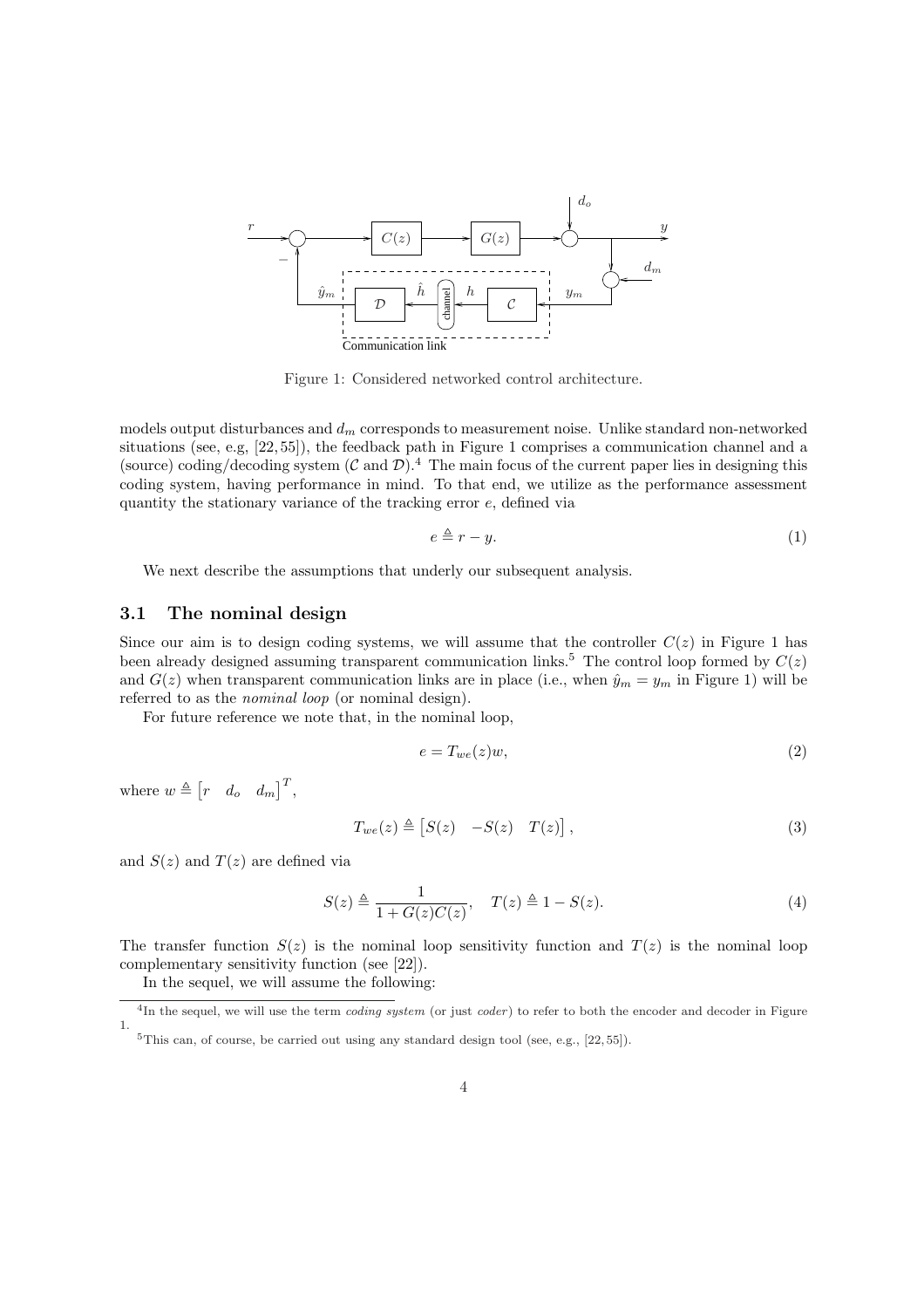Assumption 1 (Plant and nominal design) The plant model belongs to  $\mathcal{R}_{sp}$ , whilst the controller,  $C(z)$ , belongs to  $\mathcal{R}_p$ , is non-zero and is such that the nominal loop is stable and well posed (in the standard sense; see, e.g., [22, 55]).

The assumption that the nominal loop is stable and well defined is, of course, sensible in our context where the coding system is designed *a-posteriori*. We assume that  $G(z)$  is strictly proper for simplicity. In principle, this can be removed at the expense of additional technical care. On the other hand, the assumption of  $C(z)$  being non-zero discards non interesting situations, where the nominal loop is such that  $G(z)$  is left in open loop (i.e., uncontrolled).

We end this section with a description of the exogenous signals  $r, d_o$  and  $d_m$ .

Assumption 2 (Signals) The signals r,  $d_o$  and  $d_m$  are mutually independent scalar zero mean wss processes, each having a rational power spectral density that, if not identically zero, admits a spectral factor in  $\mathcal{U}_{\infty}$ .

We note that Assumption 2 is standard (see, e.g, [56]).

#### 3.2 The coding system

In this paper, we will focus on error free bit-rate limited channels. As a consequence, the input to the channel, i.e.,  $h$  (see Figure 1), must be quantized prior to transmission. To that end, we will consider a standard feedback quantizer as depicted in Figure 2 (also known as a noise shaping quantizer; see, e.g., [30, 50]). In that figure,  $A(z)$ ,  $B(z)$  and  $F(z)$  are filters in  $\mathcal{R}_p$  that need to be designed and  $\mathcal Q$ denotes a uniform quantizer (see, e.g.,  $[25, 30]$ ), i.e.,  $^{6}$ 

$$
\mathcal{Q}(v(k)) \triangleq \text{sat}_{V}\left(\Delta\left\lfloor \frac{v(k)}{\Delta} \right\rfloor + \frac{\Delta}{2}\right),\tag{5}
$$

where V is the quantizer dynamic range,  $\Delta \triangleq 2V(L-1)^{-1}$  and L is the number quantization levels.

We recall that a quantizer is said to be *overloaded* if and only if the absolute value of its input is greater than its dynamic range, i.e.,  $|v(k)| > V$  for some  $k \in \mathbb{N}_0$ . If the quantizer does not overload, then the quantization noise, defined via

$$
q \triangleq h - v,\tag{6}
$$

is such that  $|q(k)| \leq \frac{\Delta}{2}$  for every k.

As already mentioned in Section 3.1, we are interested in designing coding systems for pre-specified nominal designs. In this setting, it is natural to employ coding systems that, in the absence of channel artifacts, have unit transfer function. That is, we will utilize coding systems that achieve perfect reconstruction. In our case, the channel is assumed to be error-free and hence  $\hat{h} = h$ . As a consequence, it is straightforward to see from Figure 2 that<sup>7</sup>

$$
\hat{y}_m = B(z)A(z)y_m + B(z)(1 - F(z))q,\tag{7}
$$

 $\delta_{\text{Sat}_V}(x) \triangleq x$  if  $|x| \leq V$  and  $\text{sat}_V(x) \triangleq \frac{x}{|x|}V$  if  $|x| > V$ ;  $\lfloor x \rfloor$  denotes the integer part of x.

<sup>&</sup>lt;sup>7</sup>We note that (7) holds irrespective of the nature of the quantization noise q. Of course, (7) is of no utility, unless q is guaranteed to have some appropriate properties.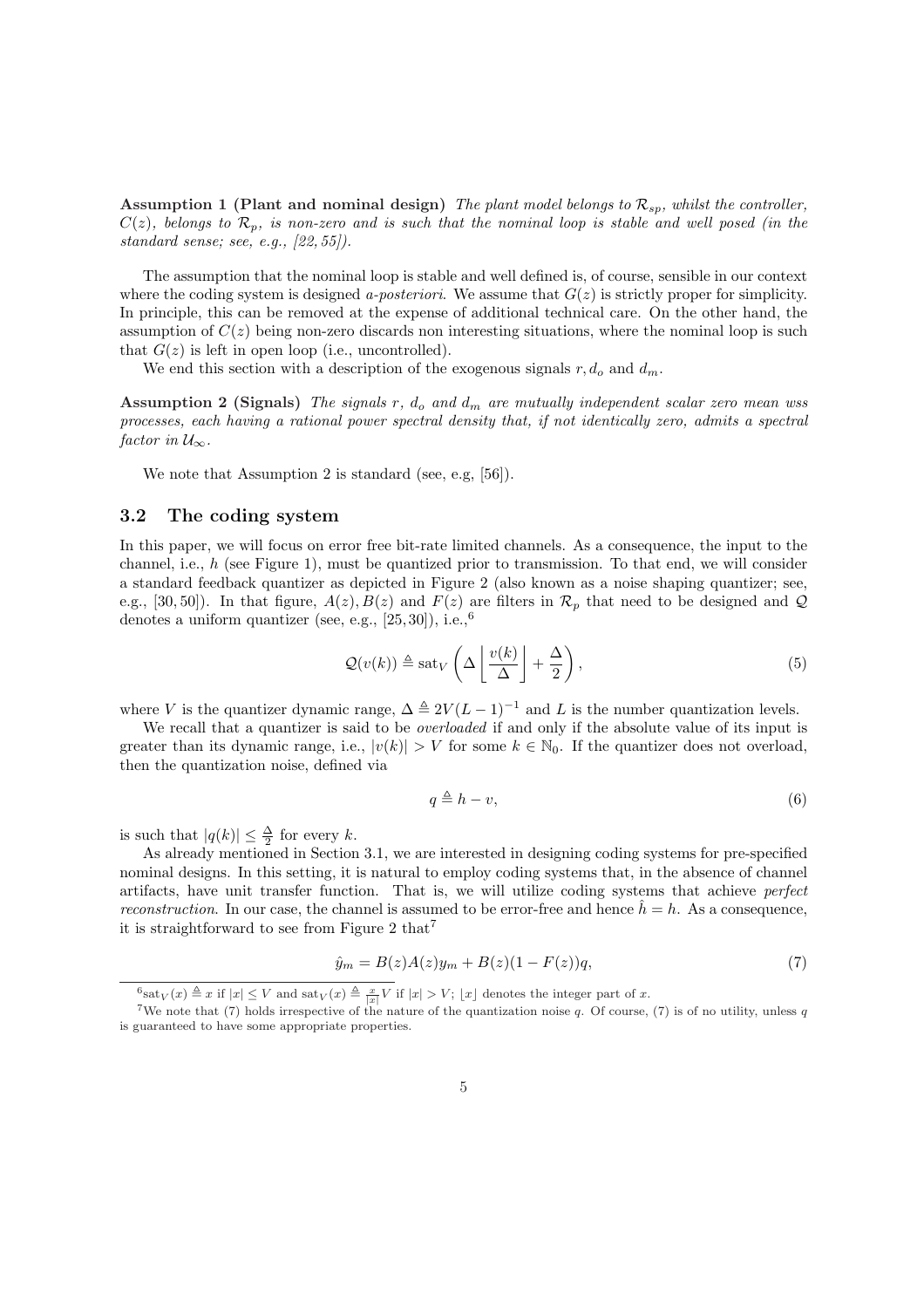

Figure 2: Considered coding and decoding system.

It follows from (7) that perfect reconstruction is tantamount to having  $B(z) = A(z)^{-1}$  for every z. On the other hand, in order to have a properly defined feedback loop around the quantizer it is necessary to have a strictly proper  $F(z)$  (see, e.g., Chapter 4 in [44]). We summarize the previous discussion as follows:

Constraint 1 (Structural constraints on the feedback quantizer) The feedback quantizer filters are such that  $B(z) = A(z)^{-1}$  and  $F(z) \in \mathcal{R}_{sp}$ .

Quantization is a deterministic non-linear operation and hence, the exact analysis of quantized systems is difficult (see, e.g.,  $[16, 26, 40, 47]$ ). It has thus become standard, particularly in the signal processing literature (see, e.g., [5, 25, 30, 36, 50, 63]), to approximate quantization noise by an additive white noise source uncorrelated with the input of the quantizer. Here, we adopt this paradigm and assume the following:

Assumption 3 (Quantization noise model) The quantization noise signal  $q$  (defined in (6)) is a sequence of i.i.d. random variables uniformly distributed in  $\frac{1}{2}[-\Delta, \Delta)$ , and uncorrelated with w.

Note that we do not assume that the quantization noise is uncorrelated with  $v$ , which is certainly not the case since the quantization noise is fed-back to the input of the quantizer and, moreover, the coding system is inside the main feedback control loop. Instead, we adopt a milder assumption that requires only uncorrelatedness with the exogenous signals contained in  $w$ . We stress that the previous model is valid only if  $\Delta$  is small enough, the quantizer does not overload and v has a smooth probability density (see, e.g., [4]). These conditions usually do not hold in the case of quantizers that are embedded in feedback loops (see, e.g., the discussion regarding stand alone feedback quantizers in [24]). Nevertheless, one can make use of dithered quantizers (see, e.g., [25, 65]) to render the model in Assumption 3 exact provided no overload occurs. Despite the above points, we will see in the simulation study included in Section 6, that, even if one employs a non-dithered uniform quantizer with as few as 2 levels, the predictions made using the simple model summarized in Assumption 3 are surprisingly accurate (see also simulation studies in [17, 23, 53]).

In order to guarantee that the quantizer does not overload, in principle one needs to consider infinite quantization levels (or assume that the quantizer input is deterministically bounded, which is seldom the case in a stochastic framework). In practice, it is standard to choose a dynamic range such that the probability of overload is negligible (see, e.g, [30]). Indeed, if v is wss and  $\beta$  is any positive real, then one can always find a finite  $\alpha$  such that choosing  $V = \alpha \sigma_v$  guarantees that the probability of overload is less than  $\beta$ ;  $\alpha$  is called the quantizer *loading factor*.<sup>8</sup> With such a choice for the overloading factor,

<sup>&</sup>lt;sup>8</sup>For example, if  $v(k)$  is Gaussian, then  $\alpha = 4$  guarantees an overload probability of 6.33 · 10<sup>-5</sup>.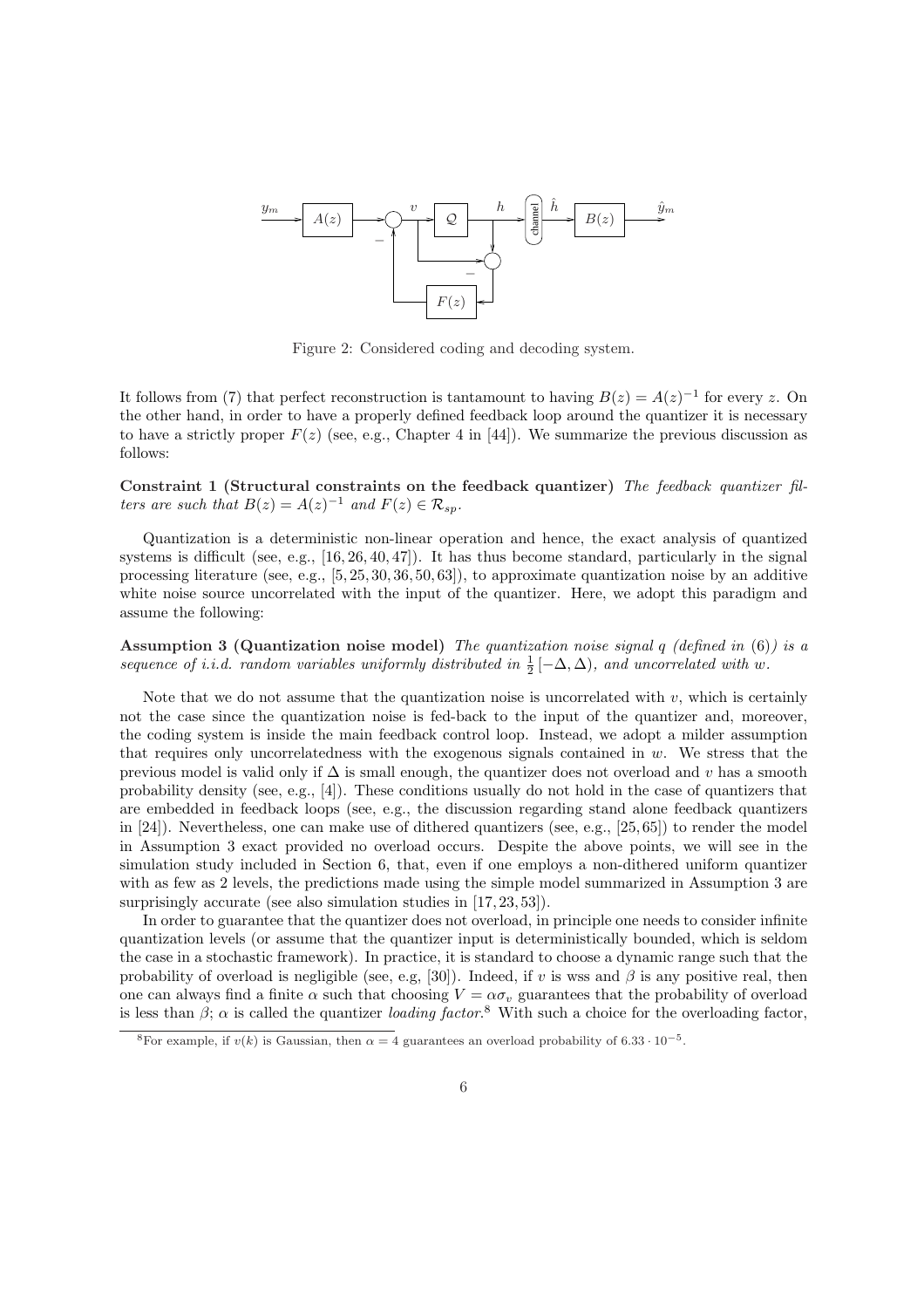it is immediate to see that

$$
\frac{\sigma_v^2}{\sigma_q^2} = \frac{12 \cdot \sigma_v^2}{\Delta^2} = \frac{3}{\alpha^2} (L - 1)^2,\tag{8}
$$

where we have used the fact that, according to Assumption 3,  $\sigma_q^2 = \frac{\Delta^2}{12}$ . This justifies the following additional assumption:

Assumption 4 (Fixed signal-to-noise ratio) For a fixed number of quantization levels, the variance of the quantization noise is proportional to the variance of the signal being quantized, i.e., the quantizer has a fixed signal-to-noise ratio  $\gamma$  defined via

$$
\gamma \triangleq \frac{\sigma_v^2}{\sigma_q^2}.\tag{9}
$$

Assumption 4 is a key constraint. As mentioned before, it allows one to guarantee that the quantizer dynamic range is always properly scaled. In addition, it has a regularizing effect on the optimization based design of the coding system. Indeed, if this constraint were not in place (i.e., if q were assumed to have some prescribed statistics), then it would be optimal to choose  $F(z) = 0$  and  $A(z)^{-1} = \epsilon$  with  $\epsilon \to 0$ . This is, of course, not a sensible choice since  $A(z)$  and  $\sigma_v^2$  grow unbounded when  $\epsilon \to 0$ .

Remark 1 We would like to stress that, in some situations, quantizer overload may become the dominant quantization effect in feedback schemes. Indeed, quantizer overload may trigger limit cycle oscillations that are, of course, not predicted by the linear model for quantization introduced above (see, e.g.,  $[19,44,47]$ . As implied by Assumptions 3 and 4, we assume in this paper that quantizer overload is infrequent enough and, accordingly, that it has no significative effect on overall closed loop performance. (Careful design of the quantizer loading factor may act as a safeguard against quantizer overload.)

Considering the model for quantization described above, together with the nominal loop description in Section 3.1, it is easy to derive the linear model shown in Figure 3 for the considered NCS. (Note that we have made the perfect reconstruction constraint explicit.) In Figure 3,  $q$  satisfies Assumptions 3 and 4, and  $r, d_o, d_m$  satisfy Assumption 2. We will refer to this model as the linear model. It will be the basis of the remainder of this paper.

### 4 Mean Square Stability

In this section we study stability properties of the linear model for the considered NCS derived in Section 3. In particular, we characterize all filters  $F(z)$  and  $A(z)$  that lead to stable linear models (in an appropriate sense) for a given quantizer signal-to-noise ratio  $\gamma$ . As a byproduct, we characterize the minimal quantizer signal to noise ratio  $\gamma$  that allows one to find  $F(z)$  and  $A(z)$  such that the resulting linear model is stable.

We begin by noting that, if x is a n-dimensional vector that contains the states of  $C(z)$ ,  $G(z)$ ,  $A(z)$ ,  $A(z)^{-1}$  and  $F(z)$  (see Figure 3), then the evolution of x can be described by a linear state space model:

$$
x(k+1) = Ax(k) + B_w w(k) + B_q q(k), \quad x(0) \triangleq x_o,
$$
\n(10a)

$$
v(k) = C_v x(k) + D_{wv} w(k) + D_{qv} q(k),
$$
\n(10b)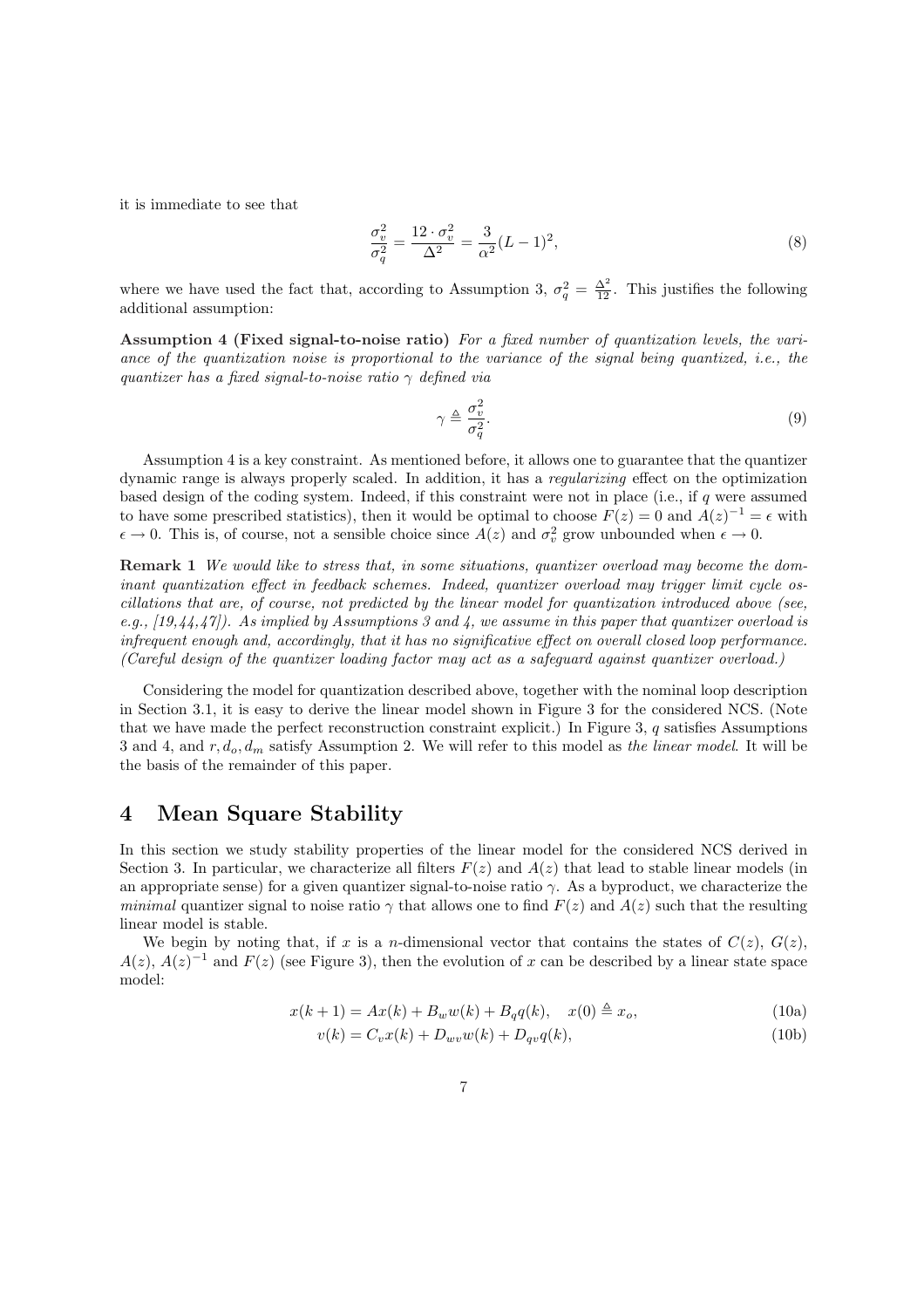

Figure 3: Linear model for considered networked situation.

where  $A, B_w, B_q, C_v, D_{wv}$  and  $D_{qv}$  are matrices of appropriate dimensions that depend on the particular realizations of  $C(z)$ ,  $G(z)$ ,  $A(z)$ ,  $A(z)^{-1}$  and  $F(z)$ . Next, since we are considering a stochastic system, we need an appropriate notion of stability:

Definition 1 (Mean Square Stability [12, 13, 31]) The linear system in (10) is Mean Square Stable (MSS<sup>9</sup>) if and only if there exist a finite  $\mu_x \in \mathbb{R}^n$  and a finite  $R_x \in \mathbb{R}^{n \times n}$ ,  $R_x \geq 0$ ,<sup>10</sup> both not dependent on the initial state  $x_o$ , such that<sup>11</sup>

$$
\lim_{k \to \infty} \mu_x(k) = \mu_x, \quad \lim_{k \to \infty} \mathcal{E}\left\{ (x(k) - \mu_x(k)) (x(k) - \mu_x(k))^H \right\} = R_x,
$$
\n(11)

where  $\mu_x(k) \triangleq \mathcal{E}\{x(k)\}.$ 

The next theorem gives necessary and sufficient conditions for MSS in our case:

Theorem 1 (Conditions for Mean Square Stability) If Assumptions 1-4 hold, and  $x_o$  is an independent random variable with finite mean and finite variance matrix, then the linear model in Figure 3 is MSS if and only if  $A(z) \in \mathcal{U}_{\infty}$ ,  $F(z) \in \mathcal{RH}_2$  and

$$
\gamma > ||T(z) + S(z)F(z)||_2^2. \tag{12}
$$

**Proof:** Define  $R_w$  as the variance matrix of w. Since the spectral factor of w,  $\Omega_w(z)$ , belongs to  $\mathcal{RH}_{\infty}$ , we lose no generality if we restrict attention to the case where  $\Omega_w(z)\Omega_w(z)^{\sim} = R_w \geq 0$ , for every  $z$  (i.e., if we assume that w is white noise). The general case employs the same arguments, but requires an augmented description of the system that has additional stable modes.

 $9By$  a slight abuse of notation we will also use MSS to refer to Mean Square Stability, where the meaning is clear from the context.

 $^{10}{\geq}$  stands for positive semi-definite.

 $^{11}\bar{\mathcal{E}}$  { $\cdot$ } stands for the expectation operator. We also note that the definition of limit implies that these quantities, if they exist, are unique.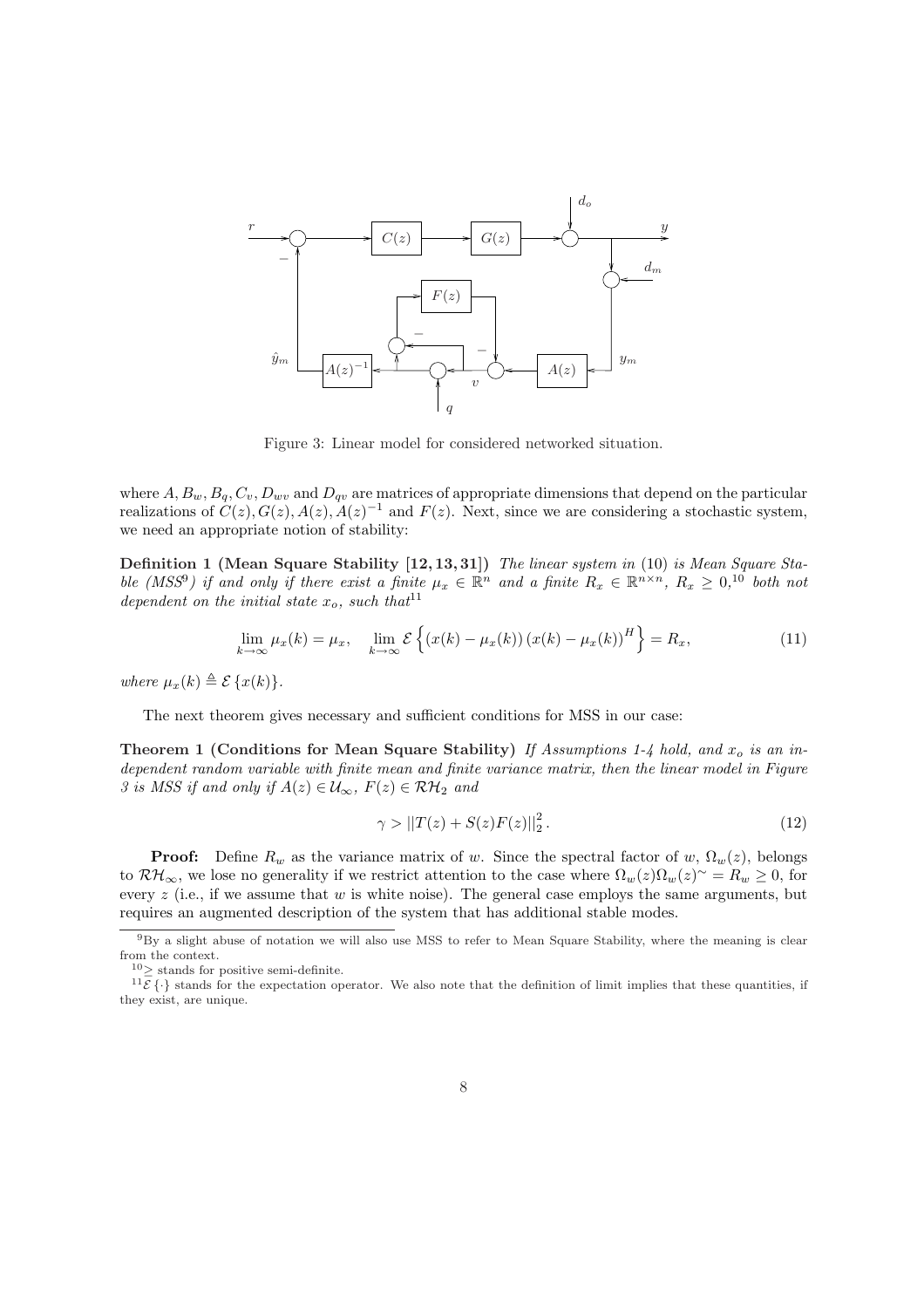Consider the state space description of the system under study given by (10). Standard results allow one to conclude (see, e.g., Chapter 4 in [56]) that under our working assumptions

$$
\mu_x(k) = A^k \mathcal{E}\{x_o\} \tag{13}
$$

$$
R_x(k+1, k+1) = AR_x(k, k)A^H + [B_w \quad B_q] \ R_{wq} [B_w \quad B_q]^H,
$$
\n(14)

where  $R_{wq}$  is the variance matrix of the vector  $\begin{bmatrix} w(k) & q(k) \end{bmatrix}^T$  and

$$
R_x(k,k) \triangleq \mathcal{E}\left\{(x(k) - \mu_x(k))(x(k) - \mu_x(k))^H\right\}.
$$
\n(15)

Moreover, we also have that

$$
\mu_v(k) = C_v \mu_x(k) \tag{16}
$$

$$
R_v(k,k) = C_v R_x(k,k) C_v^H + [D_{wv} \quad D_{qv}] R_{wq} [D_{wv} \quad D_{qv}]^H,
$$
\n(17)

where  $\mu_v(k)$  and  $R_v(k, k)$  are defined as  $\mu_x(k)$  and  $R_x(k, k)$ , but considering v instead of x.

• ( $\Rightarrow$ ) If the NCS is MSS, then both  $\mu_x$  and  $R_x \geq 0$  are finite and unique. Therefore, (13) implies that A must be stable. On the other hand, we also see from (17) that  $\lim_{k\to\infty} R_v(k, k)$ , i.e., the stationary variance of v, say  $\sigma_v^2$ , must be positive semi-definite, finite and unique.

Since the nominal loop is stable, a simple calculation shows that A being stable implies that both  $A(z)$  and  $A(z)^{-1}$  must be stable, and moreover, that  $F(z)$  is stable. Of course, both  $A(z)$  and  $A(z)^{-1}$  must be proper and, on the other hand,  $F(z)$  is constrained to be strictly proper (recall Constraint 1). Therefore, it follows that  $A(z) \in \mathcal{U}_{\infty}$  and  $F(z) \in \mathcal{RH}_2$ .

If A is stable, then it is easy to see that the stationary variance of  $v$  satisfies (see also Section 5.1)

$$
\sigma_v^2 = ||A(z)T_{wy_m}(z)R_w||_2^2 + \sigma_q^2 ||T(z) + S(z)F(z)||_2^2, \tag{18}
$$

where  $T_{wy_m}(z)$  is defined in (30), and where we have used the fact that w is uncorrelated with q and is such that  $\Omega_w(z) = R_w$ . Using the definition of  $\gamma$  in (18) yields

$$
\sigma_v^2 = \frac{||A(z)T_{wy_m}(z)R_w||_2^2}{\gamma - ||T(z) + S(z)F(z)||_2^2}.
$$
\n(19)

Therefore, we conclude that, provided A is stable,  $\sigma_v^2$  being positive semi-definite, finite and unique is equivalent to (12).

• ( $\Leftarrow$ ) Since the nominal loop is stable,  $F(z) \in \mathcal{RH}_2$  and  $A(z) \in \mathcal{U}_{\infty}$ , we have that A is stable. Therefore, it follows from (13) that  $\mu_x$  is finite, unique and well defined.

If (12) holds, then the facts deduced when proving the sufficiency part of this theorem imply that  $\sigma_v^2$  is positive semi-definite, unique and finite. Using the definition of  $\gamma$ , it then follows that  $\sigma_q^2$  is positive semi-definite, finite and unique. Therefore,  $R_{wq}$  is positive semi-definite, unique and finite and, since  $A$  is guaranteed to be stable (see above), then we have that the Lyapunov equation that describes the limiting value of  $R_x(k, k)$  in (14) admits a finite, unique and positive semi-definite solution (see, e.g., Section 21.1 in [67]). Therefore, we have proven that  $R_x$  is as required. This completes the proof.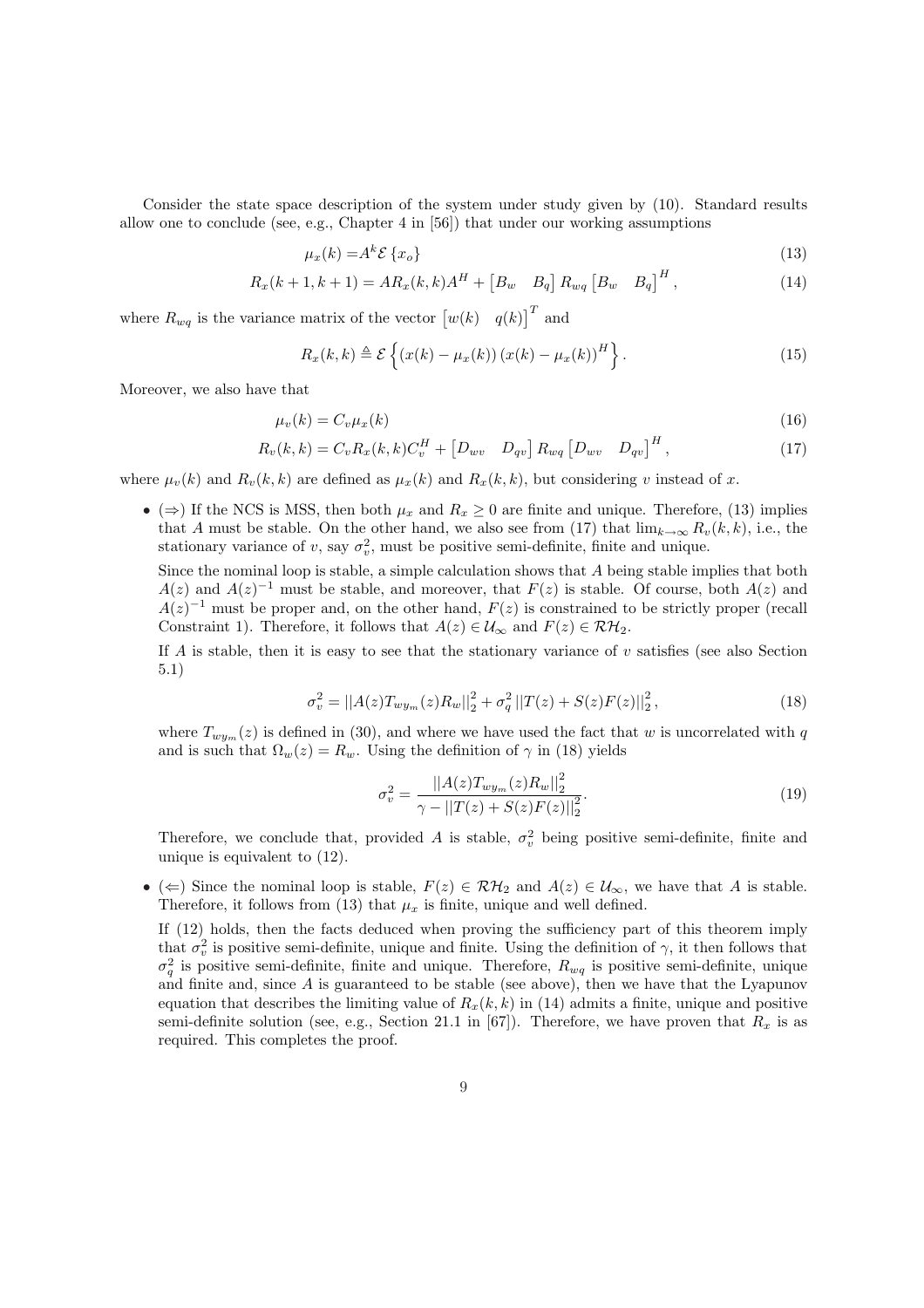The condition for MSS given in Theorem 1 is deceivingly simple. This is due to the fact that the nominal loop is assumed stable and we are focusing on coding systems that achieve perfect reconstruction (recall Section 3.2). It is relevant to note that  $(12)$  does not depend on  $A(z)$ . Therefore, one can easily characterize the greatest lower bound on  $\gamma$  that allows one to guarantee MSS:

Theorem 2 (Minimal signal-to-noise ratio for MSS) If Assumptions 1-4 hold, and  $x_o$  is an independent random variable with finite mean and finite variance matrix, then there exist filters  $A(z)$ and  $F(z)$  that allow one to guarantee MSS if and only if

$$
\gamma > \gamma_{\inf} \triangleq \inf_{F(z) \in \mathcal{RH}_2} ||T(z) + S(z)F(z)||_2^2 = \left(\prod_{i=1}^n |p_i|^2\right) - 1,\tag{20}
$$

where  $\{p_i\}_{i\in\{1,\cdots,n\}}$  denotes the set of unstable poles of  $G(z)C(z)$ .

**Proof:** It suffices to compute  $\inf_{F(z) \in \mathcal{RH}_2} ||T(z) + S(z)F(z)||_2^2$  (see Theorem 1). To that end, we employ the techniques described in detail in, e.g., [8, 39, 64]. We first note that  $F(z) \in \mathcal{RH}_2 \Leftrightarrow$  $Q(z) \triangleq zF(z) \in \mathcal{RH}_{\infty}$ . Define

$$
\xi_S(z) = \prod_{i=1}^{n_p^+} \frac{1 - z\bar{p_i}}{z - p_i},\tag{21}
$$

where  ${p_i}_{i\in{1,\cdots,n_p^+}}$  denotes the set of non-minimum phase zeros of  $S(z)$  that lie strictly outside the unit circle (i.e., the unstable poles of  $G(z)C(z)$  outside the unit circle). It is clear that  $\xi_S(z) \in \mathcal{RH}_2^{\perp}$ , is unitary, and is such that the transfer function  $\xi_S(z)S(z)$  belongs to  $\mathcal{RH}_{\infty}$ , is biproper and has as non-minimum phase zeros the zeros on the unit circle of  $S(z)$  (i.e., the poles on the unit circle of  $G(z)C(z)$ . It thus follows that

$$
||T(z) + S(z)F(z)||_2^2 = ||1 - S(z) + S(z)z^{-1}Q(z)||_2^2
$$
  
\n
$$
= ||\xi_S(z) - \xi_S(z)S(z) + \xi_S(z)S(z)z^{-1}Q(z)||_2^2
$$
  
\n
$$
= ||\xi_S(z) - \xi_S(0)||_2^2 + ||z\xi_S(0) - z\xi_S(z)S(z) + \xi_S(z)S(z)Q(z)||_2^2
$$
  
\n
$$
= ||\xi_S(z) - \xi_S(0)||_2^2 + ||\xi_S(0) - \xi_S(\infty)||_2^2 + ||z(\xi_S(z)S(z) - \xi_S(\infty)||_2^2,
$$
  
\n
$$
||z(\xi_S(z)S(z) - \xi_S(\infty)) - \xi_S(z)S(z)Q(z)||_2^2,
$$
\n(22)

where we have used orthogonal decompositions in  $\mathcal{L}_2$ , the fact that both  $\xi_S(z)$  and z are unitary, the fact that Assumption 1 implies  $S(\infty) = 1$ , and basic properties of the 2-norm. By construction,  $z(\xi_S(z)S(z) - \xi_S(\infty)) \in \mathcal{RH}_{\infty}$  and  $\xi_S(z)S(z)$  is invertible in  $\mathcal{RH}_{\infty}$  except for zeros on the unit circle. Elementary results (see, e.g., Chapter 6 in [64]) allow one to conclude from (22) that

$$
\inf_{F(z)\in\mathcal{RH}_2} ||T(z) + S(z)F(z)||_2^2 = ||\xi_S(z) - \xi_S(0)||_2^2 + ||\xi_S(0) - \xi_S(\infty)||_2^2
$$
  
= 1 + 2\xi\_S(0)^2 - 2\xi\_S(0)\xi\_S(\infty) + \xi\_S(\infty)^2  
- 2\operatorname{Re}\left\{\frac{1}{2\pi}\int\_{-\pi}^{\pi}\xi\_S(e^{j\omega})\xi\_S(0)^H d\omega\right\}. (23)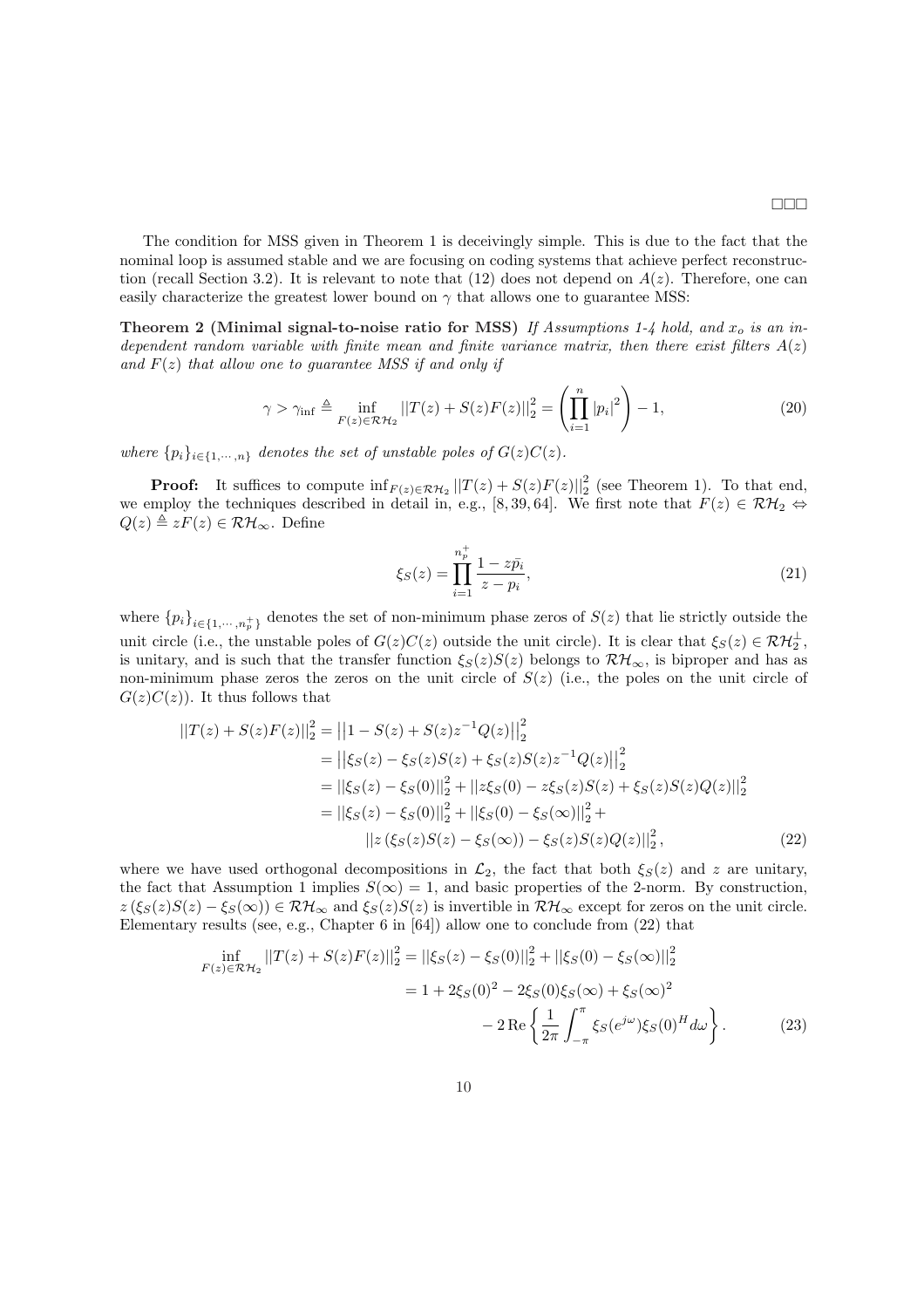Use of the Residue Theorem and some simple algebra yields the desired result.  $\Box \Box \Box$ 

Theorem 2 states a precise condition that the quantizer signal-to-noise ratio  $\gamma$  has to satisfy in order to be able to find a coding system that, when inserted in the feedback path of a stable nominal loop, guarantees the MSS of the resulting linear model. The bound on  $\gamma$  depends only on the unstable poles of  $G(z)C(z)$ , i.e., on the unstable poles of the plant and controller. If the plant model is strongly stabilizable (i.e., can be stabilized using a stable controller; see, e.g., [18]), then employing a stable controller in the nominal loop allows one to find a feedback coder capable of stabilizing the resulting linear model if and only if

$$
\gamma > \left(\prod_{i=1}^{n_G} |p_{G_i}|^2\right) - 1,\tag{24}
$$

where  $\{p_{G_i}\}_{i\in\{1,\dots,n_G\}}$  denotes the set of unstable poles of  $G(z)$ . We note that the same conclusion applies if the controller is stable except for poles on the unit circle (e.g., controllers with integral action).

If we fix  $F(z) = 0$ , then  $\gamma$  must satisfy  $\gamma > ||T(z)||_2^2$ , which is a fixed constraint in our framework. If it were possible to redesign the controller under the constraint  $F(z) = 0$ , then one can use the results in [8] to establish that the admissible signal-to-noise ratio must satisfy

$$
\gamma > \left(\prod_{i=1}^{n_G} |p_{G_i}|^2\right) - 1 + \Delta_G,\tag{25}
$$

where  $\Delta_G$  is non-negative and depends on the non-minimum phase zeros and on the relative degree of the plant model  $G(z)$  ( $\Delta_G = 0$  if and only if  $G(z)$  is minimum phase and has relative degree equal to one). We thus conclude that the inclusion of the proposed coding system allows one to reduce the requirements on the quantizer signal-to-noise ratio, at least for strong stabilizable plants (regardless of the plant zeros or relative degree). This reduction may be very significative if, e.g., the plant has high relative degree. This is an important indication of the benefits that coding brings to networked control situations. A question that remains open, however, is whether or not there exist different coding architectures that allow one to recover (24) for any plant.

**Remark 2 (Relationship to prior work)** In [8] it is proved that (25) is the minimal signal-to-noise ratio that allows one to find one-degree-of-freedom controllers that stabilize a given LTI plant model over an additive noise channel with a power constraint. In a second step, the authors show that a Gaussian memoryless channel, with a signal-to-noise ratio  $\gamma$  that satisfies (25), would have a capacity  $\mathcal{C}_{ap}$  (see, e.g., [14]) that satisfies

$$
\mathcal{C}_{ap} = \frac{1}{2} \log_2 \left( 1 + \gamma \right) > \sum_{i=1}^{n_G} \log_2 |p_{G_i}| + \frac{1}{2} \log_2 \left( 1 + \frac{\Delta_G}{\prod_{i=1}^{n_G} |p_{G_i}|^2} \right) \ge \sum_{i=1}^{n_G} \log_2 |p_{G_i}| \triangleq R_{\text{inf}},\tag{26}
$$

where  $R_{\text{inf}}$  is the minimal data-rate which is necessary and sufficient to stabilize an LTI system over an error-free bit-rate limited channel  $(40)$ . Equality in (26) is achieved if and only if the plant is minimum phase and has a relative degree equal to one. These results suggest that signal-to-noise ratio requirements in LTI one degree-of-freedom control loops are, for a restricted class of plants, consistent with the minimal data-rate requirements of  $(40)$ . If the plant has non-minimum phase zeros, or has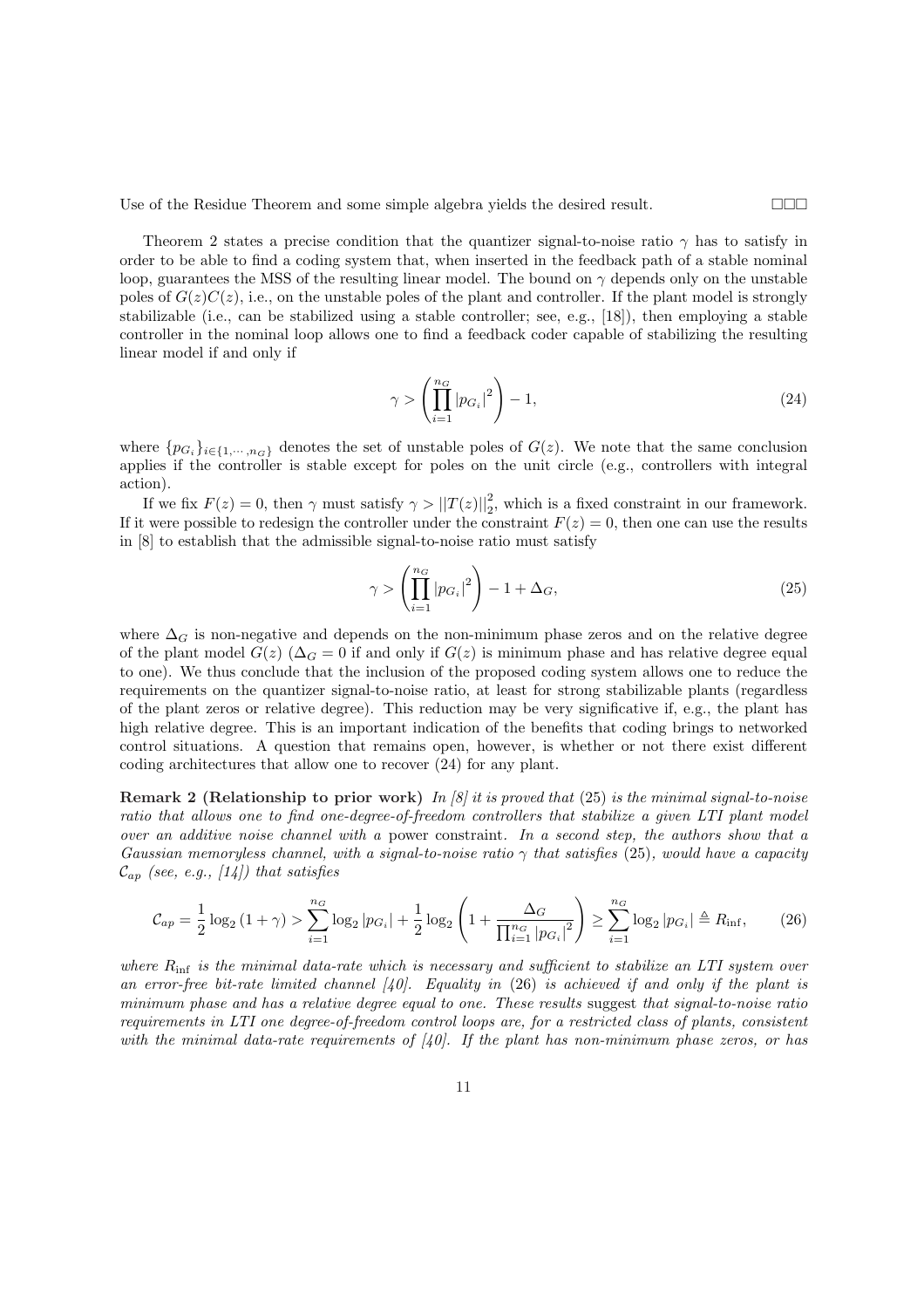a relative degree larger than one, then  $\Delta_G > 0$  (see (25)). It thus follows that, in these situations, data-rate requirements suggested by signal-to-noise ratio considerations may be more demanding than those in  $[40]$ .

Our results can be applied to the channel model in  $\beta$  as well, provided error free feedback (with a unit delay) is available from the channel output to the channel input.<sup>12</sup> When doing so, it turns out that  $(24)$  is consistent (in the sense described above) with the minimal data-rate derived in [40]. Our results holds even if the plant model has arbitrary relative degree and arbitrary zeros, as long as  $G(z)$ is strongly stabilizable. We thus conclude that, within the LTI framework, the use of feedback coding is key to achieve (24) and, accordingly, key to make signal-to-noise ratio requirements consistent with the results in [40]. We stress that the issue of existence of feedback from the channel output to the channel input is inconsequential to the set-up used in  $\left[40\right]$  because the channel is error free, as in our case. (Note that the assumption of channel feedback has been explicitly made for NCS's with stochastic channels (see, e.g.,  $(3, 59, 61)$ ) again recovering the results in [40]. If channel feedback is removed from the analysis of  $[59,61]$  then the minimal data-rates for stabilization obtained do not necessarily coincide with those in [40] (see Section VI in [60])).

### 5 Design for Performance

In this section we go beyond stability and focus on how to actually design a feedback coding system that minimizes the impact that the communication channel has on closed loop performance, as measured by the steady state variance of the tracking error.

### 5.1 Problem definition

The purpose of this section is to define the performance goals of interest in a precise way. To that end, we consider the linear model in Figure 3. Straightforward analysis reveals that the tracking error obeys

$$
e = T_{we}(z)w + T(z)A(z)^{-1}(1 - F(z))q.
$$
\n(27)

Therefore, if the linear model is MSS and Assumptions 2 and 3 hold, then the stationary variance of e exists and is given by

$$
\sigma_e^2 = ||T_{we}(z)\Omega_w(z)||_2^2 + \sigma_q^2 ||T(z)A(z)^{-1}(1 - F(z))||_2^2, \qquad (28)
$$

where  $\Omega_w(z)$  is a spectral factor of the power spectral density of w. Since Assumption 4 holds,  $\sigma_q^2$  is not a given constant; indeed, it depends on the variance of  $v$ . Proceeding as above (and using the same assumptions), it follows from Figure 3 that

$$
v = A(z)T_{wy_m}(z)w - (T(z) + S(z)F(z))q,
$$
\n(29)

where

$$
T_{wy_m}(z) \triangleq \begin{bmatrix} T(z) & S(z) & -S(z) \end{bmatrix},\tag{30}
$$

 $^{12}\mathrm{The}$  authors of [8] exclude channel feedback from their setting.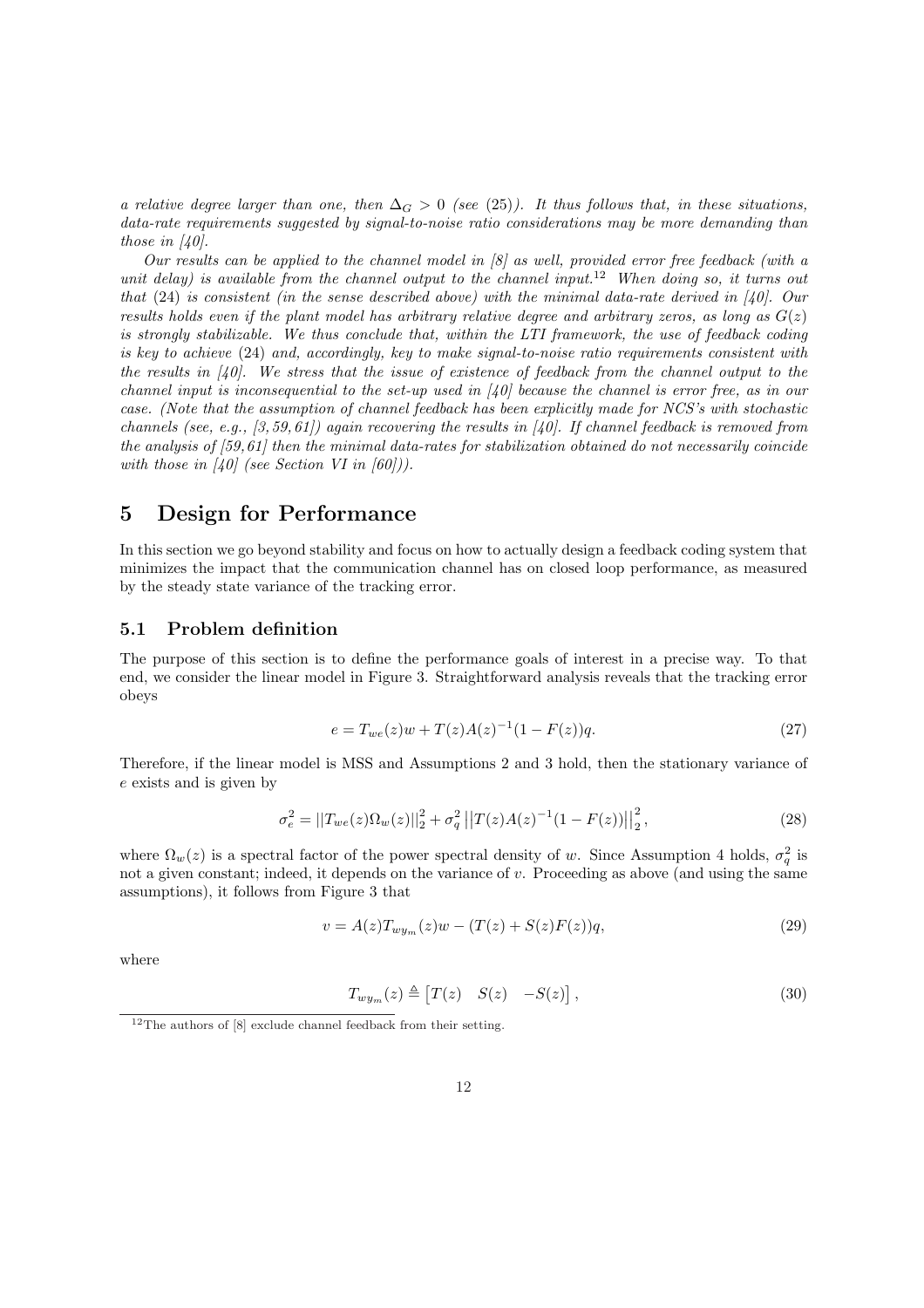and, accordingly,

$$
\sigma_v^2 = ||A(z)T_{wy_m}(z)\Omega_w(z)||_2^2 + \sigma_q^2 ||T(z) + S(z)F(z)||_2^2.
$$
\n(31)

Using  $(9)$  and  $(31)$  in  $(28)$ , it follows that

$$
\sigma_q^2 = \frac{||A(z)T_{wy_m}(z)\Omega_w(z)||_2^2}{\gamma - ||T(z) + S(z)F(z)||_2^2},\tag{32}
$$

$$
\sigma_e^2 = ||T_{we}(z)\Omega_w(z)||_2^2 + \frac{||A(z)T_{wy_m}(z)\Omega_w(z)||_2^2 ||T(z)A(z)^{-1}(1 - F(z))||_2^2}{\gamma - ||T(z) + S(z)F(z)||_2^2}.
$$
(33)

We note that MSS of the linear model guarantees that  $\gamma - ||T(z) + S(z)F(z)||_2^2 > 0$  and, consequently,  $\sigma_q^2 \geq 0$ , as expected.

We note that, since  $C(z)$  is assumed to be given, the choice of the coding parameters (i.e.,  $A(z)$ ) and  $F(z)$  affects only the second term in (33), which we denote as

$$
J(A(z), F(z)) \triangleq \frac{||A(z)T_{wy_m}(z)\Omega_w(z)||_2^2 ||T(z)A(z)^{-1}(1 - F(z))||_2^2}{\gamma - ||T(z) + S(z)F(z)||_2^2}.
$$
 (34)

Accordingly, we can state the problem of interest as follows:

**Problem 1 (Main problem)** Given a fixed  $\gamma \in (\gamma_{\text{inf}}, \infty)$ , a controller  $C(z)$  and a plant  $G(z)$  that satisfy Assumption 1, and exogenous signals satisfying Assumption 2, find  $J_{opt}$  defined via

$$
J_{opt} \triangleq \inf_{\substack{A(z)\in\mathcal{U}_{\infty}\\F(z)\in\mathcal{RH}_2\\||T(z)+S(z)F(z)||_2^2<\gamma}} J(A(z), F(z))
$$
(35)

and filters  $A(z)$  and  $F(z)$  that achieve  $J_{opt}$  (or approximate  $J_{opt}$  arbitrarily well).

We note that all constraints in the formulation of Problem 1 stem from MSS considerations, as discussed in Theorems 1 and 2. We will use the term *admissible A(z)* (resp. admissible  $F(z)$ ) to refer to a filter  $A(z)$  (resp.  $F(z)$ ) that satisfies the constraints in Problem 1.

Problem 1 is non-trivial. Indeed, the much simpler problem of designing  $A(z)$  and  $F(z)$  so as to minimize the steady state variance of  $\hat{y}_m - y_m$ , when  $G(z) = C(z) = 0$  and  $d_m = r = 0$  has been only recently solved exactly (see [17]). This is quite surprising given the fact that feedback quantizers have been studied extensively (see, e.g., [30,50, 57]). Unfortunately, the technique employed in [17] does not seem to yield an explicit characterization of the solution in the present situation. Instead of pursuing that line of reasoning here, we will derive an iterative approach that is guaranteed to yield performance that is arbitrarily close to optimum.

Before describing the proposed design procedure, we note that the following holds:

Fact 1 (Asymptotic behavior of  $J_{opt}$ ) Assume that the conditions of Problem 1 hold. Then:

1. If  $\gamma \to \gamma_{\rm inf}$ , then  $J_{opt} \to \infty$  (unless all exogenous signals have zero spectral density, in which case  $J(A(z)F(z)) = 0$  for every admissible  $A(z)$  and  $F(z)$ .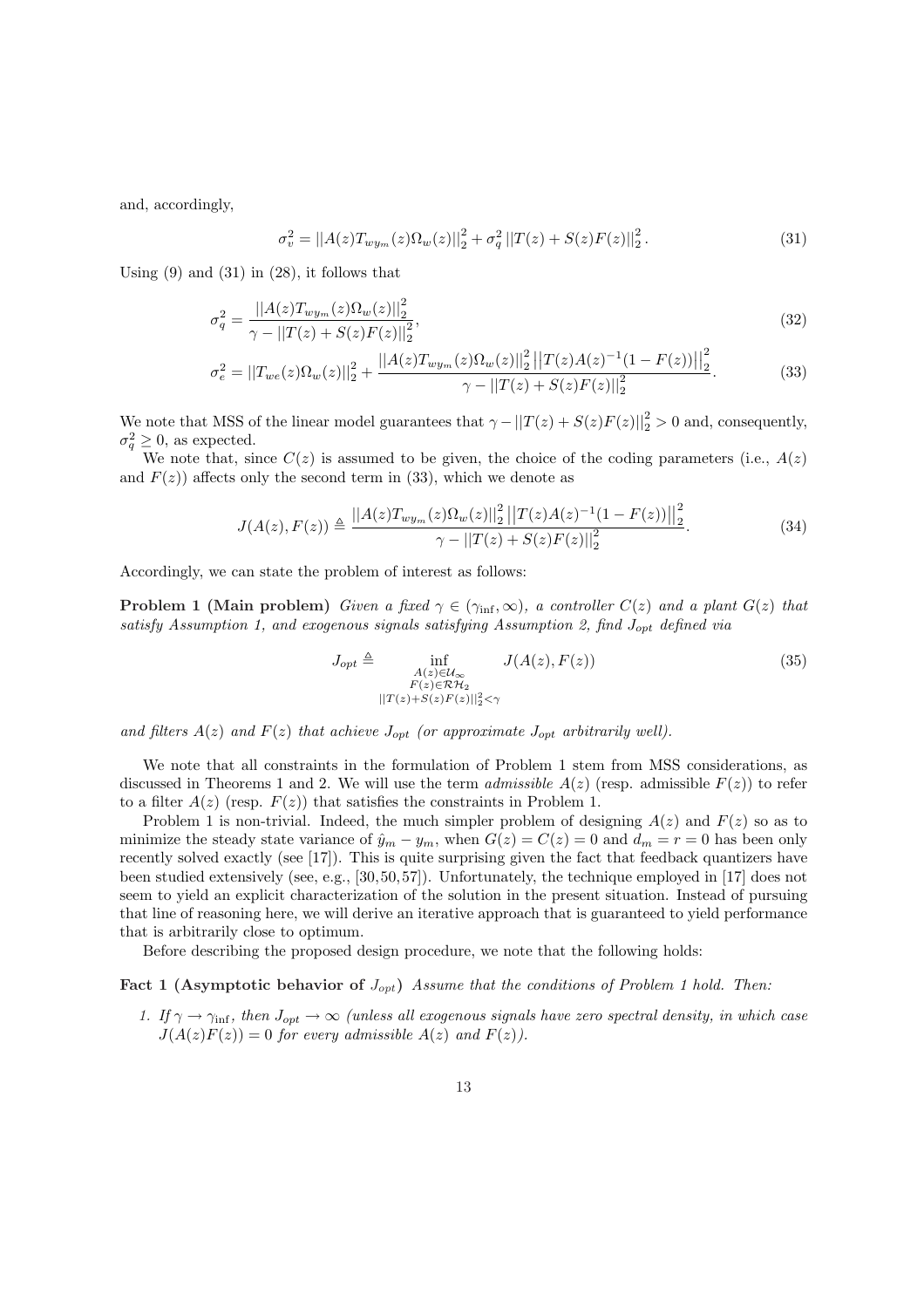2. If  $\gamma \to \infty$ , then  $J_{\text{opt}} \to 0$ .

#### Proof:

- 1. By definition of  $J_{opt}$ , we have that  $\gamma \to \gamma_{\rm inf} \Rightarrow ||T(z) + S(z)F(z)||_2^2 \to \gamma_{\rm inf}$ . Thus  $J_{opt} \to \infty$ unless either  $||T(z)A(z)(1 - F(z))||_2^2 = 0$  or  $||A(z)T_{wy_m}(z)\Omega_w(z)||_2^2 = 0$ . Since  $A(z) \in \mathcal{U}_{\infty}$  and Assumption 1 holds, the result follows upon noting that  $\inf_{F(z) \in \mathcal{RH}_2} ||T(z)A(z)(1 - F(z))||_2^2 > 0$ .
- 2. Fix  $A(z) \in \mathcal{U}_{\infty}$  and  $F(z) \in \mathcal{RH}_2$ . In these conditions,  $\gamma \to \infty \Rightarrow J \to 0$  and hence,  $J_{opt} \to 0$ .

 $\Box \Box \Box$ 

As a consequence of Fact 1, we will omit from our subsequent presentation an explicit analysis of the cases  $\gamma \to \infty$  or  $\gamma \to \gamma_{\rm inf}$ . (The reader can easily verify that the results below are consistent with Fact 1 by letting  $\gamma \to \infty$  or  $\gamma \to \gamma_{\rm inf}$ .)

### 5.2 Choosing  $A(z)$

We begin by showing how to choose  $A(z)$ , when an admissible  $F(z)$  is given. To that end we define, for any given admissible  $F(z)$ , <sup>13</sup>

$$
J_{opt}^1(F(z)) \triangleq \inf_{A(z)\in\mathcal{U}_{\infty}} J(A(z), F(z)),\tag{36}
$$

$$
A_{opt}^{F(z)}(z) \triangleq \arg\inf_{A(z)\in\mathcal{U}_{\infty}} J(A(z), F(z)).
$$
\n(37)

The next theorem characterizes both  $J_{opt}^1(F(z))$  and  $A_{opt}^{F(z)}(z)$ .

Theorem 3 (Optimal  $A(z)$  for a given  $F(z)$ ) Assume that the conditions of Problem 1 hold and consider a fixed admissible  $F(z)$ . If  $\Omega_w(z)$  is not identically zero, then:

1. The minimal value of J is given by

$$
J_{opt}^1(F(z)) = \frac{\left(\frac{1}{2\pi} \int_{-\pi}^{\pi} \left| T(e^{j\omega})(1 - F(e^{j\omega})) \right| \sqrt{T_{wy_m}(e^{j\omega})\Omega_w(e^{j\omega})\Omega_w(e^{j\omega})^H T_{wy_m}(e^{j\omega})^H} d\omega \right)^2}{\gamma - \left\| T(z) + S(z)F(z) \right\|_2^2}.
$$
 (38)

2. The corresponding optimal  $A(z)$  satisfies

$$
\left| A_{opt}^{F(z)}(e^{j\omega}) \right|^4 = \alpha \frac{\left| T(e^{j\omega})(1 - F(e^{j\omega})) \right|^2}{T_{wy_m}(e^{j\omega})\Omega_w(e^{j\omega})\Omega_w(e^{j\omega})^H T_{wy_m}(e^{j\omega})^H}, \quad \forall \omega \in [-\pi, \pi], \tag{39}
$$

where  $\alpha$  is any arbitrary positive real.

<sup>13</sup>See comments in Appendix on the notation arg inf.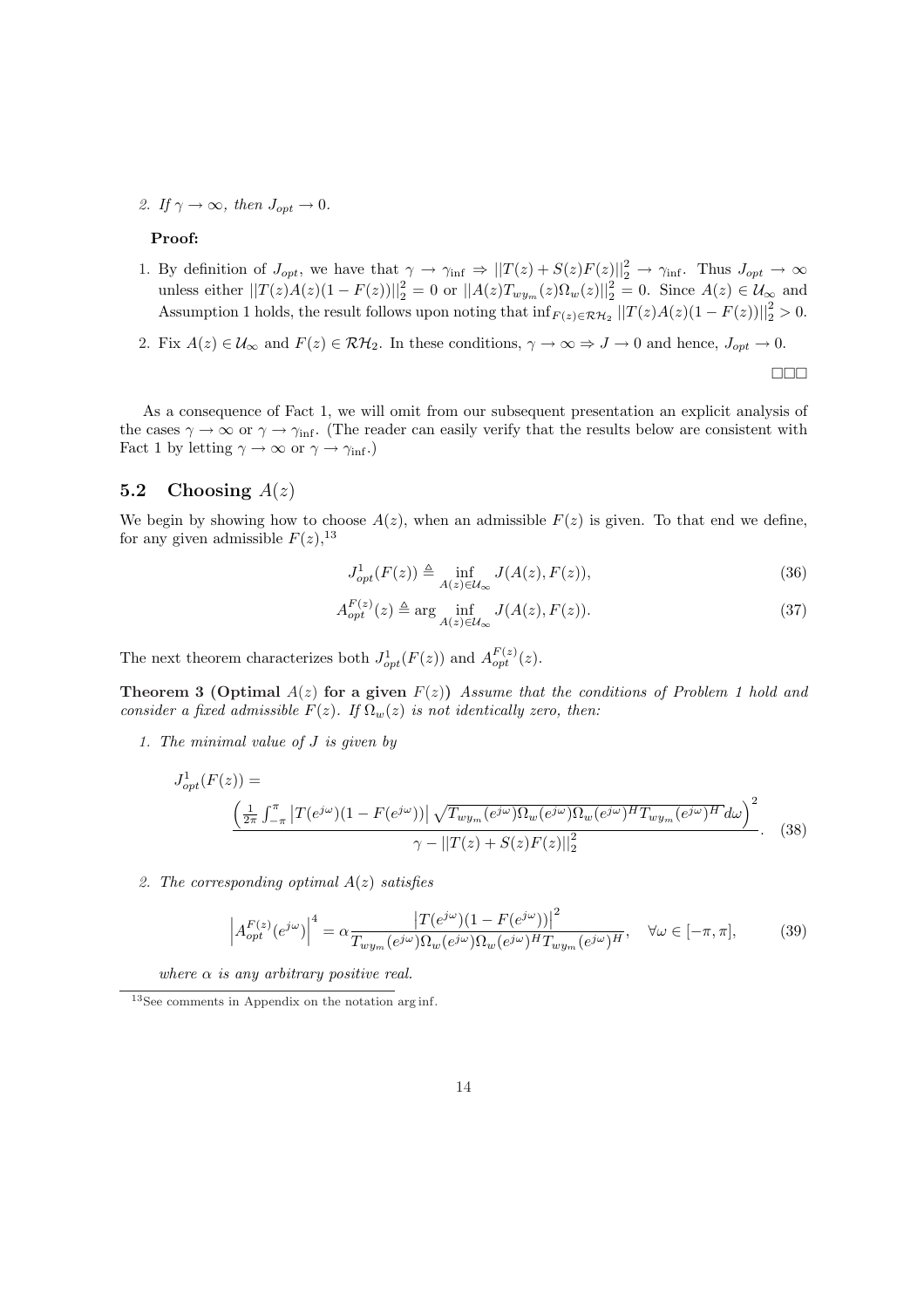**Proof:** The definition of the 2−norm allows one to conclude that, for every  $X(z) \in \mathcal{R} \cap \mathcal{L}_2$ , the following identities hold:

$$
||X(z)||_2^2 = ||X(z^{-1})^T||_2^2 = \left| \left| \sqrt{X(z^{-1})^T X(z)} \right| \right|_2^2.
$$
\n(40)

Both (38) and (39) follow using (40) and the Cauchy Schwartz inequality in (34) (note that (39) is always well defined if Assumption 1 holds, and  $\Omega_w(z)$  is not identically zero). To complete the proof we note that (39) is a condition on the magnitude of the infimal filter  $A(z)$ . Thus,  $A_{opt}^{F(z)}$  can always be approximated, to any desired degree of accuracy, by a rational filter in  $\mathcal{U}_{\infty}$  as required.  $\Box \Box \Box$ 

**Remark 3** Of course, assuming that  $\Omega_w(z)$  is not identically zero does not hinder the generality of Theorem 3 (see Part 1 in Fact 1).

The characterization of  $A_{opt}^{F(z)}(z)$  given by Theorem 3, although explicit, is usually not satisfied by any transfer function in  $\mathcal{U}_{\infty}$ . This is due to the fact that, except in very special cases, the 4th root of the right hand side in (39) is irrational. Nevertheless, as mentioned in the proof of Theorem 3, it is always possible to find a filter in  $\mathcal{U}_{\infty}$  that achieves a performance that is as close as desired to  $J_{opt}^1(F(z))$ .<sup>14</sup> In practice, it is usually enough to consider reasonably low order filters to approximate  $A_{opt}^{F(z)}(z)$  (see also [23]).

### 5.3 Choosing  $F(z)$

In this section we address the problem of choosing  $F(z)$  when an admissible  $A(z)$  is given. Consistent with the notation introduced before,

$$
J_{opt}^2(A(z)) \triangleq \inf_{\substack{F(z)\in\mathcal{RH}_2\\||T(z)+S(z)F(z)||_2^2<\gamma}} J(A(z), F(z))
$$
\n(41)

denotes the minimal value of J when  $A(z) \in \mathcal{U}_{\infty}$  is fixed. We also define

$$
F_{opt}^{A(z)}(z) \triangleq \arg\inf_{\substack{F(z)\in\mathcal{RH}_2\\||T(z)+S(z)F(z)||_2^2<\gamma}} J(A(z), F(z)).
$$
\n(42)

We begin by noting that  $J_{opt}^2(A(z))$  can be written in a simpler form as follows:

Fact 2 (Equivalent formulation for  $J^2_{opt}(A(z))$ ) Assume that the conditions of Problem 1 hold and consider a fixed  $A(z) \in \mathcal{U}_{\infty}$ . Then,

$$
J_{opt}^2(A(z)) = ||A(z)T_{wy_m}(z)\Omega_w(z)||_2^2 \inf_{\gamma_{\inf}\leq M<\gamma} \frac{1}{\gamma - M} \inf_{\substack{F(z)\in\mathcal{RH}_2\\J_2(F(z))=M}} J_1(F(z)),\tag{43}
$$

where

$$
J_1(F(z)) \triangleq ||T(z)A(z)^{-1}(1 - F(z))||_2^2, \quad J_2(F(z)) \triangleq ||T(z) + S(z)F(z)||_2^2. \tag{44}
$$

<sup>&</sup>lt;sup>14</sup>This is, of course, consistent with the definition of  $A_{opt}^{F(z)}$  and the definition of arg inf (see Appendix).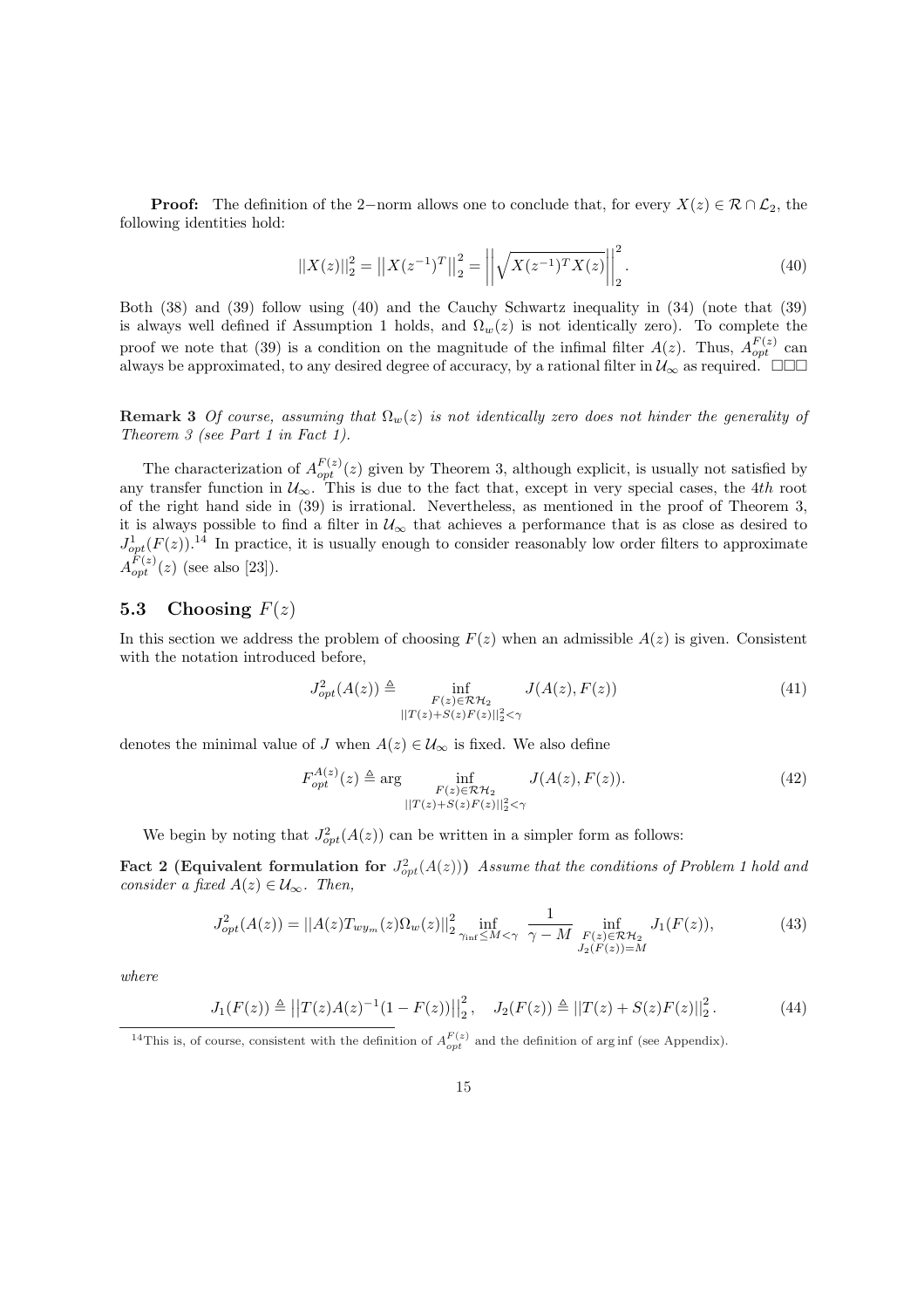**Proof:** Using the definition of J and the fact that  $A(z)$  is fixed, it is immediate to see that

$$
J_{opt}^2(A(z)) = ||A(z)T_{wy_m}(z)\Omega_w(z)||_{2}^2 \inf_{\substack{F(z)\in\mathcal{RH}_2\\J_2(F(z))<\gamma}} \frac{J_1(F(z))}{\gamma - J_2(F(z))}.
$$
 (45)

Define a new real variable, M, constrained to belong to  $[\gamma_{\text{inf}}, \gamma)$ . With this definition, elementary optimization results (see, e.g., Section 4.1.3 in [6]) allow one to write (45) as

$$
J_{opt}^{2}(A(z)) = ||A(z)T_{wy_m}(z)\Omega_w(z)||_2^2 \inf_{\substack{F(z)\in\mathcal{RH}_2\\J_2(F(z))=M\\ \gamma_{\text{inf}}\leq M<\gamma}} \frac{J_1(F(z))}{\gamma - M},\tag{46}
$$

where we have used the fact that, by definition of  $\gamma_{\text{inf}}$ ,  $J_2(F(z)) \geq \gamma_{\text{inf}}$  for any  $F(z) \in \mathcal{RH}_2$ . The result is now immediate.  $\Box$ 

Fact 2 is key to derive the main result in this section. Namely, a one parameter characterization for  $J_{opt}^2(A(z))$  and the corresponding optimal  $F(z)$ . Towards that goal, we begin by considering an auxiliary problem. Define the functional

$$
L_{\epsilon} \triangleq \epsilon J_1(F(z)) + (1 - \epsilon)J_2(F(z)),\tag{47}
$$

where  $\epsilon \in [0, 1]$ , and

$$
F_{\epsilon}(z) \triangleq \arg\inf_{F(z)\in\mathcal{RH}_2} L_{\epsilon}.\tag{48}
$$

We have the following characterization of  $F_{\epsilon}(z)$ :

Lemma 1 (Solution to auxiliary problem) Consider  $L_{\epsilon}$  defined in (47) and suppose that Assumption 1 holds.

1. If  $\epsilon \in (0,1)$ , then the infimum in (48) is achievable in  $\mathcal{RH}_2$  and

$$
F_{\epsilon}(z) = 1 - P_{\epsilon,o}(\infty) P_{\epsilon,o}(z)^{-1},\tag{49}
$$

where  $P_{\epsilon,o}(z) \in \mathcal{U}_{\infty}$  is an outer factor of

$$
P_{\epsilon}(z) \triangleq \begin{bmatrix} \sqrt{\epsilon} \xi_T(z) T(z) A(z)^{-1} \\ \sqrt{1 - \epsilon} \xi_S(z) S(z) \end{bmatrix}
$$
 (50)

and

$$
\xi_T(z) \triangleq z^m \prod_{i=1}^{n_c^+} \frac{1 - z\bar{c}_i}{z - c_i}, \quad \xi_S(z) \triangleq \prod_{i=1}^{n_p^+} \frac{1 - z\bar{p}_i}{z - p_i},\tag{51}
$$

where m is the relative degree of  $G(z)C(z)$ ,  ${c_i}_{i\in{1,\cdots,n_c^+}}$  (resp.  ${p_i}_{i\in{1,\cdots,n_p^+}}$ ) is the set of non-minimum phase zeros (resp. unstable poles) of  $G(z)C(z)$  that lie strictly outside the unit circle.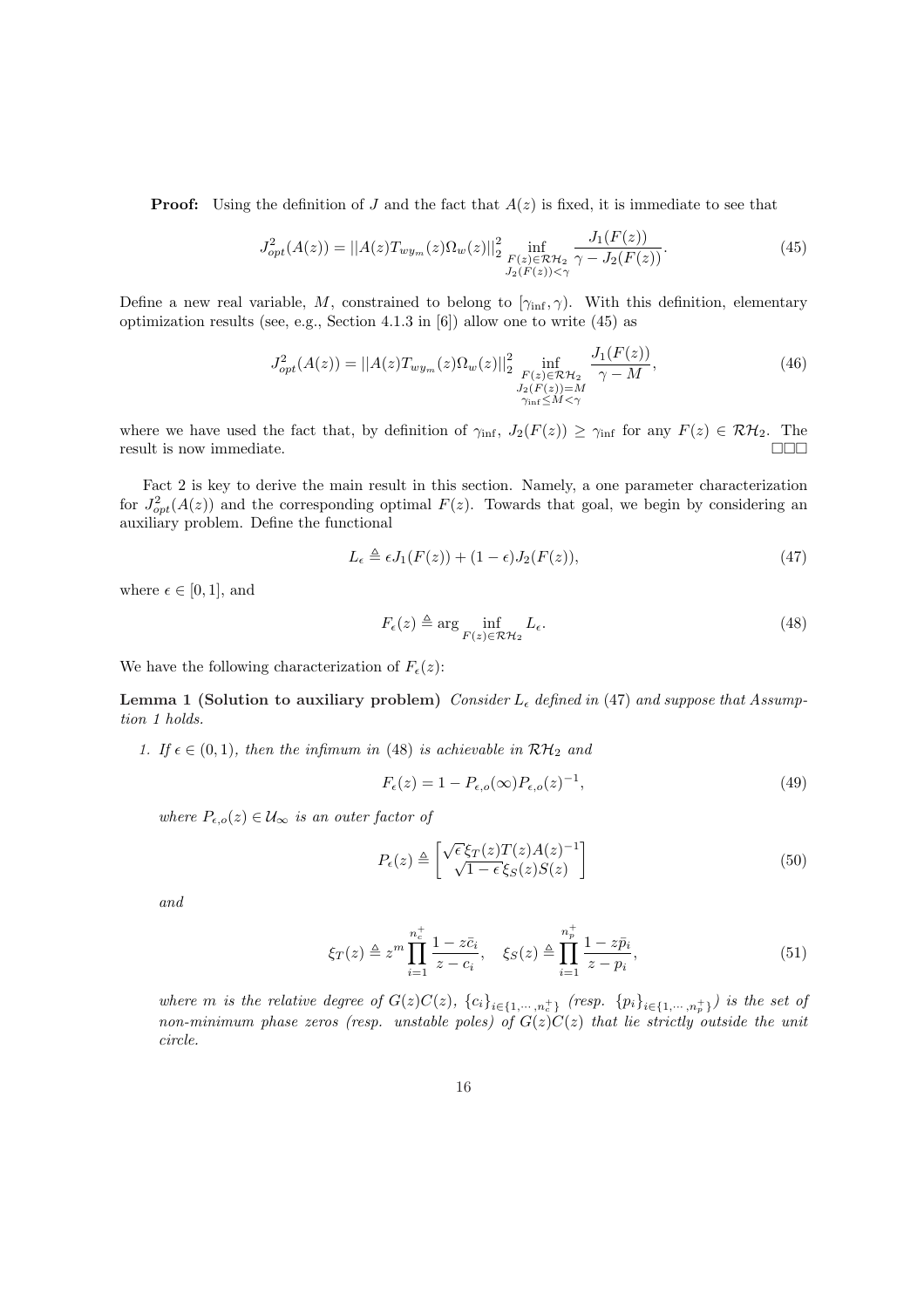2. If  $\epsilon = 0$ , then

$$
F_0(z) = 1 - (\xi_S(z)S(z))^{-1} \xi_S(\infty)
$$
\n(52)

and, if  $\epsilon = 1$ , then

$$
F_1(z) = 1 - A(z) \left(\xi_T(z) T(z)\right)^{-1} \left\{\xi_T(z) T(z) A(z)^{-1}\right\}\big|_{z=\infty}.
$$
 (53)

3. If  $\epsilon = 0$  (resp.  $\epsilon = 1$ ), then the infimum in (48) is achievable in  $\mathcal{RH}_2$ , if and only if  $G(z)C(z)$ has no poles (resp. zeros) on the unit circle.

#### Proof:

1. We will proceed as in the proof of Theorem 2 (see also [11]). As before, we define  $Q(z) \in \mathcal{RH}_{\infty}$ via  $F(z) \triangleq z^{-1}Q(z)$ . It is easy to see from (22) that

$$
L_{\epsilon} = (1 - \epsilon) \left( \gamma_{\inf} + ||z(\xi_{S}(z)S(z) - \xi_{S}(\infty)) - \xi_{S}(z)S(z)Q(z)||_{2}^{2} \right) + \epsilon ||T(z)A(z)^{-1} - T(z)A(z)^{-1}z^{-1}Q(z)||_{2}^{2}
$$
(54)

Moreover, using the same procedure as in the aforementioned proof, it is also clear that

$$
\left| |T(z)A(z)^{-1} - T(z)A(z)^{-1}z^{-1}Q(z)| \right|_2^2 = \left| |z\xi_T(z)T(z)A(z)^{-1} - z\xi_T(z)T(z)A(z)^{-1}Q(z)| \right|_2^2
$$
  
\n
$$
= \left\{ \xi_T(z)T(z)A(z)^{-1} \right\}_{z=\infty}^2 +
$$
  
\n
$$
\left| |z(\xi_T(z)T(z)A(z)^{-1} - \left\{ \xi_T(z)T(z)A(z)^{-1} \right\}_{z=\infty} \right) - \xi_T(z)T(z)A(z)^{-1}Q(z) \right|_2^2, \tag{55}
$$

where we have used the fact that the relative degree and non-minimum phase zeros of  $T(z)$  are the relative degree and non-minimum phase zeros of  $G(z)C(z)$ , that  $\xi_T(z)$  and z are unitary, and that, since  $A(z) \in \mathcal{U}_{\infty}$ ,  $\xi_T(z)$  is such that  $\xi_T(z)T(z)A(z)^{-1}$  belongs to  $\mathcal{RH}_{\infty}$ , is biproper and has as non minimum phase zeros the zeros on the unit circle of  $T(z)$  (i.e., the zeros on the unit circle of  $G(z)C(z)$ ). From (54) and (55) it follows that

$$
L_{\epsilon} = (1 - \epsilon)\gamma_{\inf} + \epsilon \left\{ \xi_T(z)T(z)A(z)^{-1} \right\} \Big|_{z=\infty}^2 + \hat{L}_{\epsilon}, \tag{56}
$$

where

$$
\hat{L}_{\epsilon} \triangleq ||W(z) - P_{\epsilon}(z)Q(z)||_2^2, \qquad (57)
$$

 $P_{\epsilon}(z)$  (defined in (50)) belongs to  $\mathcal{RH}_{\infty}$ , is biproper, and

$$
W(z) \triangleq \begin{bmatrix} \sqrt{\epsilon} z \left( \xi_T(z) T(z) A(z)^{-1} - \left\{ \xi_T(z) T(z) A(z)^{-1} \right\} \right|_{z=\infty} \right) \\ \sqrt{1 - \epsilon} z \left( \xi_S(z) S(z) - \xi_S(\infty) \right) \end{bmatrix} \in \mathcal{RH}_{\infty}.
$$
 (58)

Define the unitary matrix

$$
\phi(z) \triangleq \left[ \begin{matrix} P_{\epsilon,i}(z)^{\sim} \\ I - P_{\epsilon,i}(z) P_{\epsilon,i}(z)^{\sim} \end{matrix} \right],
$$
\n(59)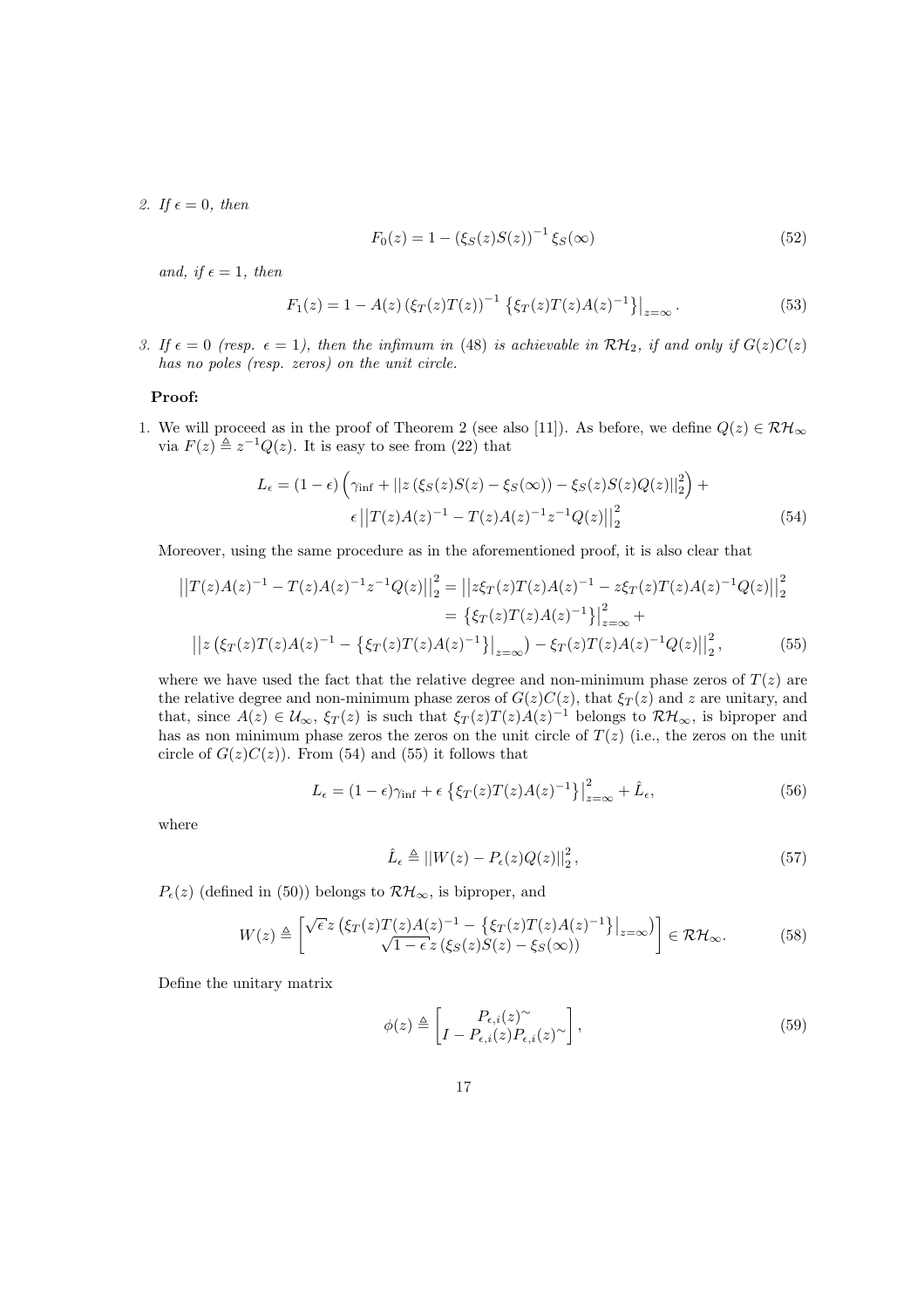where  $P_{\epsilon,i}(z)$  is an inner factor of  $P_{\epsilon}(z)$  and  $P_{\epsilon,0}(z)$  is the corresponding outer factor. We note that, since Assumption 1 holds,  $P_{\epsilon}(z)$  has no zeros on the unit circle for  $\epsilon \in (0,1)$ . Thus, for those values of  $\epsilon$ ,  $P_{\epsilon,o}(z) \in \mathcal{U}_{\infty}$ .

Pre-multiplying the argument of  $||\cdot||_2^2$  in (57) by  $\phi(z)$  it is immediate to see that

$$
\hat{L}_{\epsilon} = || (I - P_{\epsilon,i}(z)P_{\epsilon,i}(z)^{\sim}) W(z)||_2^2 + ||P_{\epsilon,i}(z)^{\sim} W(z) - P_{\epsilon,o}(z)Q(z)||_2^2.
$$
 (60)

A straightforward calculation shows that

$$
P_{\epsilon,i}(z)^{\sim}W(z) = zP_{\epsilon,o}(z) - zP_{\epsilon,i}(z)^{\sim}P_{\epsilon}(\infty). \tag{61}
$$

Therefore, orthogonal decompositions as those employed before allow one to write

$$
\hat{L}_{\epsilon} = || (I - P_{\epsilon,i}(z)P_{\epsilon,i}(z)^{\sim}) W(z)||_2^2 + ||P_{\epsilon,o}(\infty) - P_{\epsilon,i}(z)^{\sim} P_{\epsilon}(\infty)||_2^2 + ||z(P_{\epsilon,o}(z) - P_{\epsilon,o}(\infty)) - P_{\epsilon,o}(z)Q(z)||_2^2.
$$
\n(62)

Since  $P_{\epsilon,o}(z) \in \mathcal{U}_{\infty}$  the result follows.

- 2. If  $\epsilon \in \{0, 1\}$ , then (54) and (55) yield immediately the results.
- 3. The result follows upon noting that, by definition of  $\xi_T(z)$  and  $\xi_S(z)$ ,  $(\xi_S(z)S(z))^{-1}$  (resp.  $(\xi_T(z)T(z)A(z)^{-1})^{-1}$  belongs to  $\mathcal{RH}_{\infty}$  if and only if  $G(z)C(z)$  has no poles on the unit circle (resp. zeros on the unit circle).

¤¤¤

The characterization of  $F_{\epsilon}(z)$  given in Lemma 1 plays an essential role in our subsequent discussion. It is worth mentioning that the only critical step when calculating  $F_{\epsilon}(z)$  is the inner-outer factorization of  $P_{\epsilon}(z)$ . Since  $P_{\epsilon}(z)$  has no zeros at infinity (i.e.,  $P_{\epsilon}(z)$  is biproper), this factorization can be made with the aid of standard algorithms (see, e.g., [20, 46]).

The next theorem provides a characterization of the optimal  $F(z)$  in terms of  $F_{\epsilon}(z)$ .

Theorem 4 (Optimal  $F(z)$  for a fixed  $A(z)$ ) Assume that the conditions of Problem 1 hold and consider a fixed  $A(z) \in \mathcal{U}_{\infty}$ . Then,

$$
F_{opt}^{A(z)}(z) = F_{\epsilon^*}(z),
$$
\n(63)

$$
J_{opt}^2(A(z)) = ||A(z)T_{wy_m}(z)\Omega_w(z)||_2^2 \frac{J_1(F_{\epsilon^*}(z))}{\gamma - J_2(F_{\epsilon^*}(z))},\tag{64}
$$

 $where$ <sup>15</sup>

$$
\epsilon^* \triangleq \arg\min_{\epsilon \in (0,\hat{\epsilon})} \frac{J_1(F_{\epsilon}(z))}{\gamma - J_2(F_{\epsilon}(z))}.\tag{65}
$$

In (65),  $\hat{\epsilon}$  is defined as follows: If there does not exist  $\epsilon \in (0,1]$  such that  $J_2(F_{\epsilon_\gamma}(z)) = \gamma$ , then  $\hat{\epsilon} = 1$ . Otherwise,  $\hat{\epsilon} = \epsilon_{\gamma}$ , where  $\epsilon_{\gamma}$  is the unique real in  $(0, 1]$  such that  $J_2(F_{\epsilon_{\gamma}}(z)) = \gamma$ .

<sup>&</sup>lt;sup>15</sup>We define  $\epsilon^*$  using arg min instead of arg inf to stress that the infimum in (65) is actually achieved in  $(0, \hat{\epsilon})$ .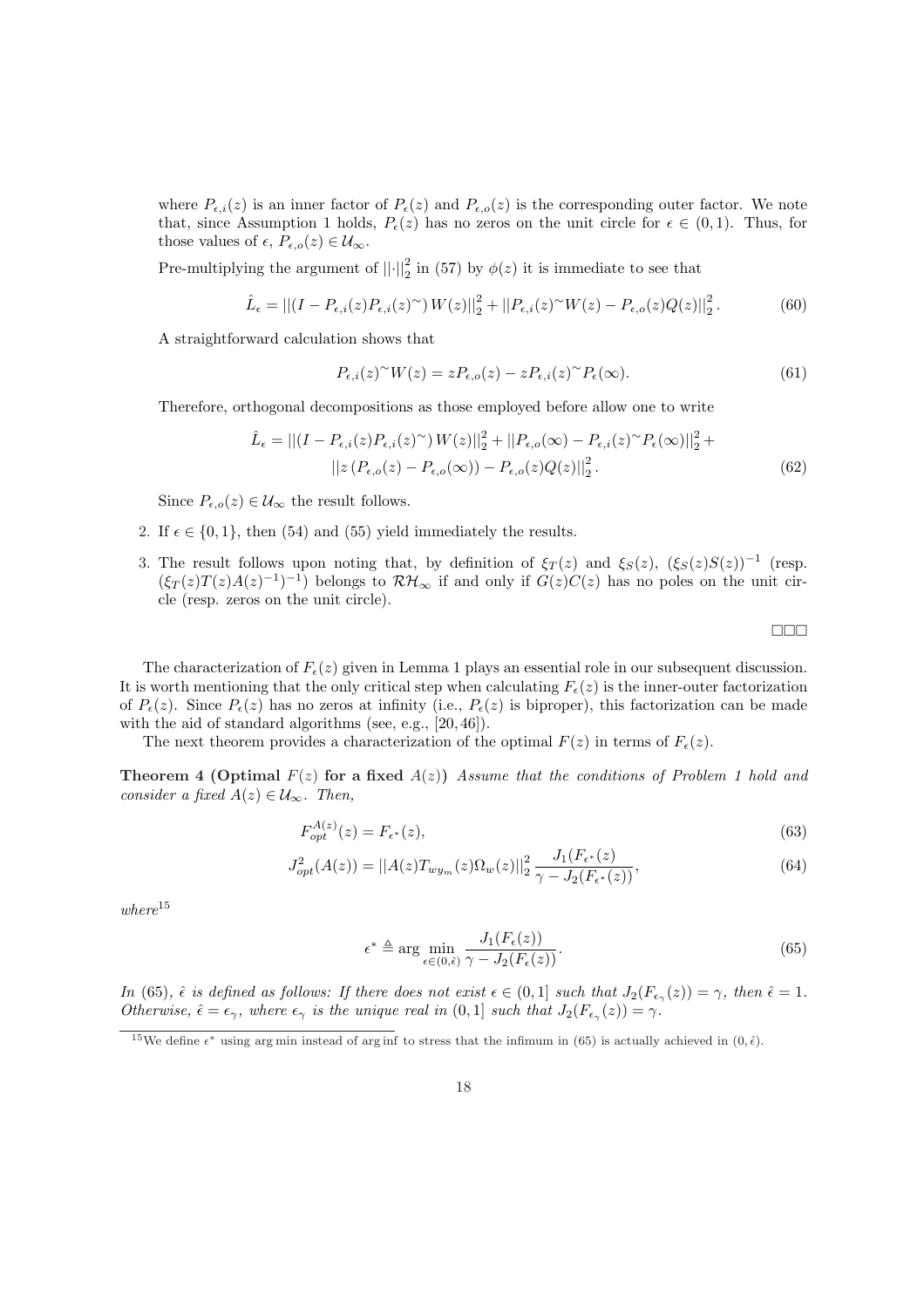**Proof:** We will use the alternative formulation for J in Fact 2.

1. We first show how to solve an auxiliary problem related to the inner optimization problem in (43). Consider the problem:

$$
\inf_{\substack{F(z)\in\mathcal{RH}_2\\J_2(F(z))\leq M}} J_1(F(z)).\tag{66}
$$

The well-known KKT conditions for this problem (see, e.g., [6, 35]) allow one to conclude that the optimal  $F(z)$ , say  $F_{aux}(z)$ , (if it exists) is a critical point of  $\lambda_1 J_1(F(z)) + \lambda_2 J_2(F(z))$ , where  $\lambda_1 + \lambda_2 > 0$ ,  $\lambda_1, \lambda_2 \geq 0$  and, moreover,  $\lambda_2(J_2(F_{aux}(z)) - M) = 0$ . It is immediate to see that this is equivalent to saying that  $F_{aux}(z)$  is a critical point of  $L_{\epsilon}$  (see (47)), with  $\epsilon \in [0,1]$  and  $(1 - \epsilon)(J_2(F_{aux}(z)) - M) = 0.$ 

 $L_{\epsilon}$  is a strictly convex functional (and so are  $J_1$  and  $J_2$ ). Hence, it has an unique critical point given by  $F_{\epsilon}(z)$  (see (48)). Moreover, the set of points in the  $J_1$  versus  $J_2$  plane defined by  $F_{\epsilon}(z)$ , when  $\epsilon$  ranges from zero to one, is the set of Pareto optimal points of the multi-objective problem of minimizing simultaneously  $J_1$  and  $J_2$  (see, e.g., [6,15]). This set is a (strictly) convex and decreasing function when  $J_1$  is seen as function of  $J_2$ . Clearly, the Pareto optimal point corresponding to  $\epsilon = 1$  (resp.  $\epsilon = 0$ ) is such that  $J_1$  is minimum (resp.  $J_2$  is minimum). Thus, by definition of Pareto optimal point, the minimum of  $J_1$ , when  $J_2 \leq M$  is achieved when  $J_2 = M$ , provided  $J_2(F_1(z)) \geq M$ . If  $J_2(F_1(z)) \leq M$ , then the minimum  $J_1$  is achieved when  $J_2 = J_2(F_1(z))$ . As a consequence, the optimal solution of the auxiliary problem is given by  $F_{aux}(z) = F_{\epsilon_M}(z)$ , where, provided  $J_2(F_1(z)) \geq M$ ,  $\epsilon_M$  belongs to [0, 1] and is such that  $J_2(F_{\epsilon_M}(z)) = M$  (note that convexity ensures that, in this case,  $\epsilon_M$  is unique). On the other hand, if  $J_2(F_1(z)) < M$ , then  $\epsilon_M = 1$ .

2. We next show how to exploit the above reasoning to prove the result. We first note that, since  $F_1(z)$  optimizes  $J_1$ , it is of no use to consider values of M such that  $J_2(F_1(z)) < M$  (note also that  $M \to \gamma_{\rm inf}$  is optimal for the first optimization problem in (43) and, accordingly, constraining  $J_2(F_1(z))$  to be greater than or equal to M does not impede the minimization of J). Thus,  $F_{opt}(z)$ satisfies

$$
F_{opt}(z) = \arg\inf_{\substack{\gamma_{\inf} \le M < \gamma \\ M \le J_2(F_1(z))}} \frac{1}{\gamma - M} \inf_{\substack{F(z) \in \mathcal{RH}_2 \\ J_2(F(z)) = M}} J_1(F(z)),\tag{67}
$$

Using Part 1 it follows that  $F_{opt}(z) = F_{\epsilon_{M^*}}(z)$  with  $M^*$  such that

$$
M^* = \arg\inf_{\substack{\gamma_{\rm inf} \le M < \gamma \\ M \le J_2(F_1(z))}} \frac{J_1(F_{\epsilon_M}(z))}{\gamma - J_2(F_{\epsilon_M}(z))},\tag{68}
$$

where  $\epsilon_M$  is guaranteed to exist in [0, 1] (and to be unique). A key feature of this problem is that the Pareto optimal points of the auxiliary problem considered in Part 1 do not depend on M. Thus, varying M in  $[\gamma_{\text{inf}}, \min{\gamma, J_2(F_1(z))}]$  is equivalent to just varying  $\epsilon_M$  in  $[0, \min{1, \epsilon_\gamma}]$  (if  $\epsilon_{\gamma}$  [defined in the body of this Theorem] does not exist, then pick  $\epsilon_{\gamma} = 1$ ). It should be clear that the structure of the problem is such that  $M^* \in (\gamma_{\text{inf}}, \min\{\gamma, J_2(F_1(z))\})$ . Thus, it suffices to consider  $\epsilon_M \in (0, \min\{1, \epsilon_\gamma\})$ . As a consequence, the result follows.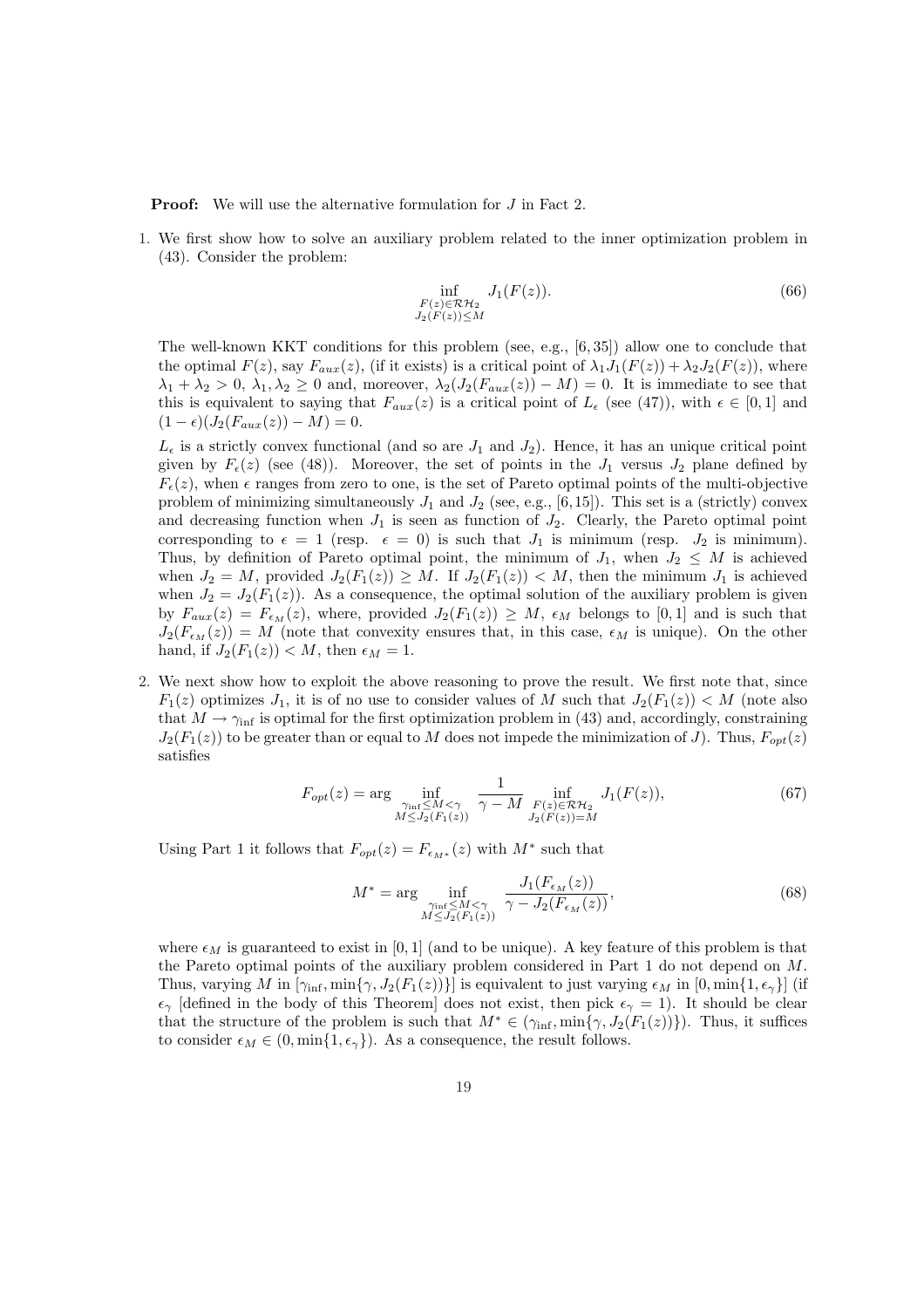Theorem 4 provides a one parameter characterization of the optimal  $F(z)$  and the corresponding minimal cost  $J_{opt}^2(A(z))$ , for any admissible  $A(z)$ . The scalar parameter  $\epsilon^*$  can be found using any standard line search procedure and, as such, its calculation embodies no additional difficulties. This is reinforced by the fact that the search for  $\epsilon^*$  is made over  $(0,1)$  (and that  $\epsilon^*$  actually exists in  $(0,1)$ ) which is precisely the range of values of  $\epsilon$  for which  $F_{\epsilon}(z)$  is always defined in  $\mathcal{RH}_2$  (see Lemma 1).

#### 5.4 Design procedure and final remarks

In this section we show how to use the results in Sections 5.2 and 5.3 to design a feedback coding system in an iterative fashion. Of course, one can always choose to fix one of the coder filters (trivial choices are  $A(z) = 1$  or  $F(z) = 0$ ) and then use Theorem 3 or 4 to design the free parameter. Obviously, this choice will limit the achievable performance. To exploit the full potential of a feedback coding system we suggest that one uses an iterative algorithm such as the following:

Algorithm 1 (Iterative design procedure) For a given plant and controller satisfying Assumption 1, and a given  $\gamma > \gamma_{\text{inf}}$ , proceed as follows:

- Initialization:
	- Pick a tolerance  $\rho > 0$ , a transfer function  $A_0(z) \in \mathcal{U}_{\infty}$  and a transfer function  $F_0(z) \in \mathcal{RH}_2$ that is admissible.
	- Set  $A(z) = A_0(z)$ ,  $F(z) = F_0(z)$ . Set  $V(0) = J(A(z), F(z))$ , fix  $A(z)$  (or, alternatively, fix  $F(z)$ ) and set  $k = 0$ .
- Repeat  $((k+1)^{th}$  iteration):
	- $-$  Set  $k = k + 1$ .
	- $-$  If at the  $(k-1)$ <sup>th</sup> iteration  $A(z)$  was fixed, then use Theorem 4 to obtain  $F_{opt}^{A(z)}(z)$ . Set  $F(z) = F_{opt}^{A(z)}(z)$  and  $V(k) = J(A(z), F(z))$ . Fix  $F(z)$ .
	- $-$  If at the  $(k-1)$ <sup>th</sup> iteration  $F(z)$  was fixed, then use Theorem 3 to obtain  $A_{opt}^{F(z)}(z)$ . Set  $A(z) = A_{opt}^{F(z)}(z)$  and  $V(k) = J(A(z), F(z))$ . Fix  $A(z)$ .
- Until:  $|V(k) V(k-1)| V(k-1)^{-1} < \rho$ .

It should be clear that it is not certain that Algorithm 1 will converge to the global minimum of J. Nevertheless, it is easy to see that, by definition of  $A_{opt}^{F(z)}$  and  $F_{opt}^{A(z)}$ , the algorithm reduces the value of J at each iteration. Therefore, Algorithm 1 converges, necessarily, to a local minimum. Thus, we suggest to use multiple starting points so as to find the global minimum. A procedure for getting a good starting point is mentioned below.

In general,  $A_{opt}^{F(z)}(z) \neq 1$  and  $F_{opt}^{A(z)}(z) \neq 0$ . Thus, fixing  $A(z)$  or  $F(z)$  and optimally choosing the other filter, will obviously provide a coding system that enhances closed loop performance when compared with a non-coded networked situation.<sup>16</sup> It is also clear that the use of Algorithm 1 allows

<sup>&</sup>lt;sup>16</sup>Provided both situations us the same channel, the same quantizer and the same loading factor.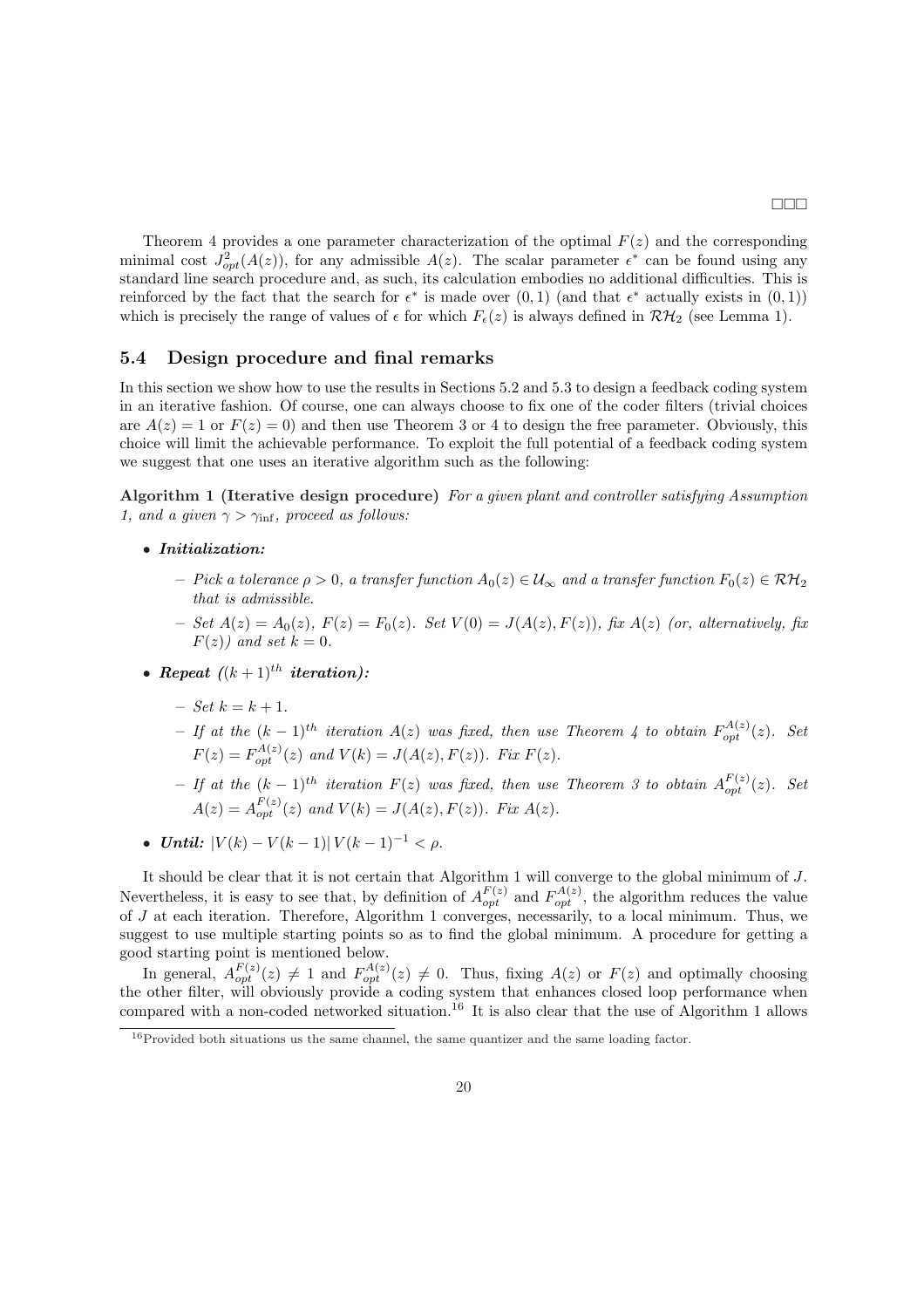one to design coding systems that will always outperform coding systems that have been designed using the guidelines in our earlier work described in [23]. This is a consequence of the fact that [23] constrains  $F(z)$  to be identically zero.

A more interesting discussion arises if one compares the results in this paper with the results in [53]. In the latter work, it is assumed that  $\gamma$  is *sufficiently high* so as to be able to approximate J in (34) by

$$
J_{\infty} \triangleq \frac{||A(z)T_{wy_m}(z)\Omega_w(z)||_2^2||T(z)A(z)^{-1}(1-F(z))||_2^2}{\gamma}.
$$
\n(69)

In order to minimize  $J_{\infty}$  it suffices to choose  $A(z)$  so as to minimize  $||A(z)T_{wy_m}(z)\Omega_w(z)||_2^2$  and, in a second stage, to choose  $F(z)$  as the minimizer of  $||T(z)A(z)^{-1}(1-F(z))||_2^2$  $\frac{2}{2}$  [53]. A problem with the above approach is that deciding, a priori, which  $\gamma$ 's are high enough seems to be impossible. In particular, since the procedure in [53] does not take the constraint  $\gamma - ||T(z) + S(z)F(z)||_2^2 > 0$ explicitly into account, the proposed choice for  $F(z)$  may be not admissible or may be such that  $J(A(z), F(z)) \to \infty$ . (Needless to say, this drawback is explicitly avoided in the current paper.) It is also clear that choosing  $A(z)$  as in [53] and, then, using Theorem 4 to choose  $F(z)$  will always lead to a feedback coder that achieves a tracking error variance that is lower than the one achieved by the filters proposed in [53]. Of course, if the filters suggested in [53] are feasible, then they may provide a good starting point for Algorithm 1.

### 6 Design Example

This section documents a design study that illustrates the results in this paper. We consider a very simple case that, nevertheless, will allow us to present the main features of our proposal.

We consider a nominal loop with plant and controller given by

$$
G(z) = \frac{1}{z - 0.8}, \quad C(z) = \frac{z - 0.8}{z - 1}.
$$
\n(70)

The measurement noise and output disturbance are assumed zero, whilst the reference is considered to have a power spectral density with spectral factor

$$
\Omega_r(z) = \frac{0.02z}{z - 0.9}.\tag{71}
$$

The quantizer loading factor is fixed at 4 in all cases,<sup>17</sup> and the number of quantization levels,  $L \triangleq 2^b$ , ranges between  $L = 2<sup>1</sup>$  and  $L = 2<sup>8</sup>$ . Since we do not consider the use of channel coding schemes (e.g., entropy coding; see  $(9, 14)$ , b corresponds to the rate at which data is sent through the channel (in [bit/sample]).

Figure 4 shows the steady state tracking error variance  $\sigma_e^2$  (see (33)) as a function of the number of iterations in Algorithm 1 for two representative values of the quantizer signal-to-noise ratio:  $\gamma = 1.6875$ and  $\gamma = 9.1875$ , which correspond to  $b = 2$  and  $b = 3$ , respectively. Cases 1 and 2 refer to iterations that start with  $A_0(z) = 1$  and  $F_0(z) = 0$ . In Case 1 we initially fixed  $A(z)$ , whereas in Case 2 we start fixing  $F(z)$ . Case 3 refers to iterations that start with the choices suggested in [53]. We note that  $\gamma$ has to be greater than 4.42 in order for the proposal in [53] to be admissible. (Accordingly, we omitted

<sup>&</sup>lt;sup>17</sup>This corresponds to the well known  $4\sigma$  rule; see [30].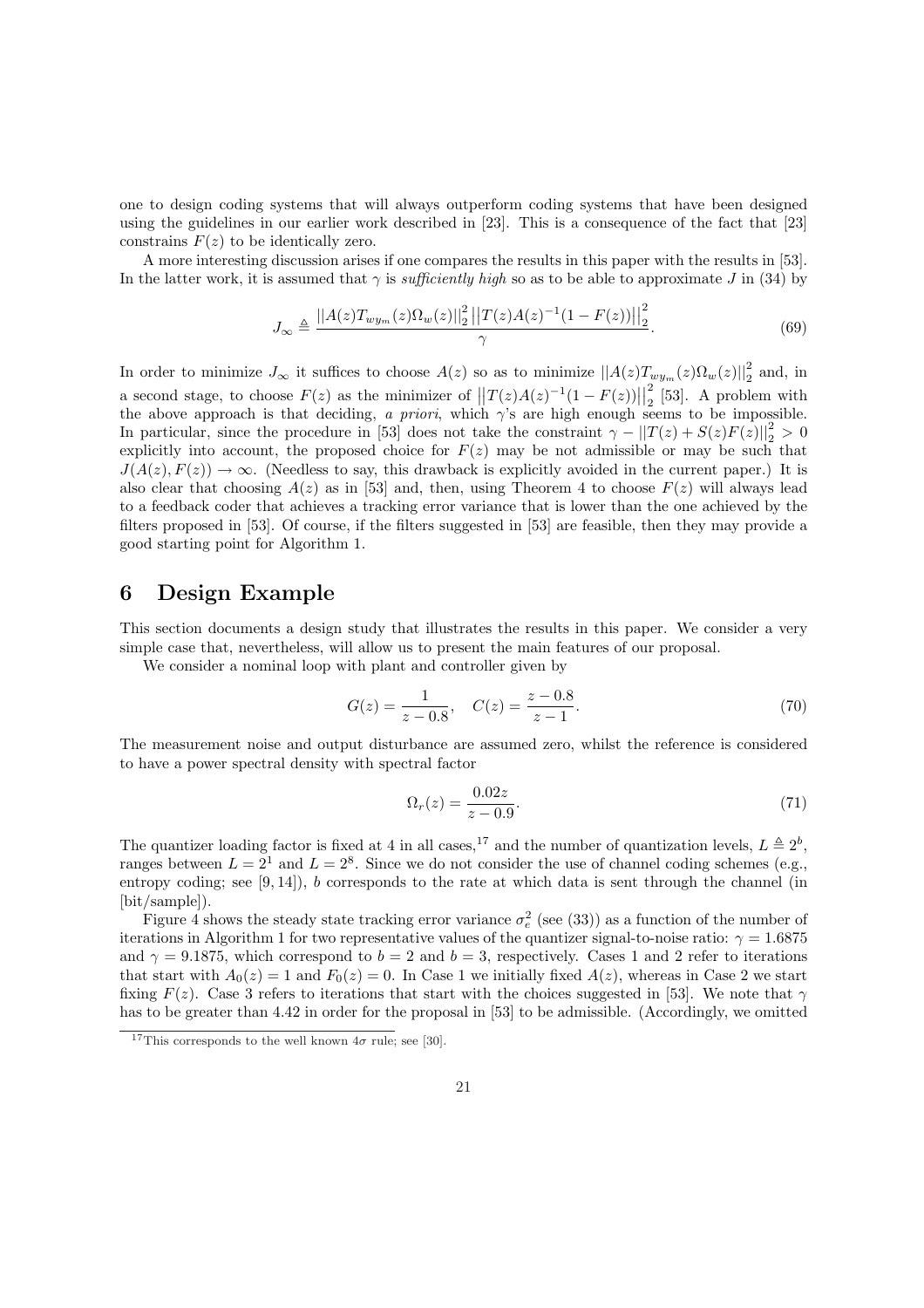

Figure 4: Tracking error as function of the number of iterations in Algorithm 1 (see text for details).

Case 3 in Figure 4 when  $\gamma = 1.6875$ .) It can be seen that rapid convergence of Algorithm 1 occurs and, more interestingly, that the limiting performance does not depend on the order in which the filters are calculated or on the initial condition. Thus, local minima related issues do not seem to play a role in this example.

In Figure 4 we have identified three points. The first of these (point  $(1)$ ) refers to the performance achieved without coding  $(F(z) = 0$  and  $A(z) = 1)$ . The second (point (2)) refers to the performance achieved when employing the optimal coding system proposed in [23]. The third (point (3)) refers to the performance achieved using the approximately optimal filters described in [53].

The results show that coding is, indeed, necessary to achieve the best possible loop performance. (Compare point (1) with, e.g., the value of  $\sigma_e^2$  for 10 iterations.) It is also possible to see that use of Algorithm 1 yields coding systems that perform better than our previous proposals in [23,53], which is consistent with the discussion at the end of Section 5.4. (Compare points (2) and (3) with the limiting value for  $\sigma_e^2$ .) It is also interesting to mention that, for  $b > 4$ , the performance provided by the filters in [53] is substantially closer to the limiting value of  $\sigma_e^2$  than the case shown in Figure 4. This suggest, as mentioned before, that the filters in [53], when feasible, provide good starting points for the iterative procedure proposed here.

We end this section by studying the behavior of the tracking error variance as a function of the channel bit rate b. The results are presented in Figure 5, where "Nominal performance" refers to the performance achieved by the nominal loop (without quantization), "No coding (empirical)" refers to simulated results<sup>18</sup> when no coding is employed (i.e., when  $A(z) = 1$  and  $F(z) = 0$ ), "Opt. coding (empirical)" refers to simulated results obtained with the filters suggested by Algorithm 1 (after 10 iterations), and "Opt. coding (analytical)" refers to the corresponding predictions made using the simplified noise model for quantization. One can see that, as expected, the effects of quantization vanish as  $b \to \infty$ . Interestingly, the predictions made using our model turn out to be very accurate for every bit rate: indeed, for  $b \geq 3$  the relative errors are of less than 1% and, for  $b \in \{1,2\}$ , the relative errors are around 8%. (We note that  $F(z) = 0$  turns out to be non-admissible for  $b = 1$ . Accordingly,

<sup>&</sup>lt;sup>18</sup>All simulations use an actual undithered uniform quantizer with  $L = 2<sup>b</sup>$  levels. For each b, the results correspond to the average of 200 simulations (each one  $10^5$  samples long and using a different reference realization).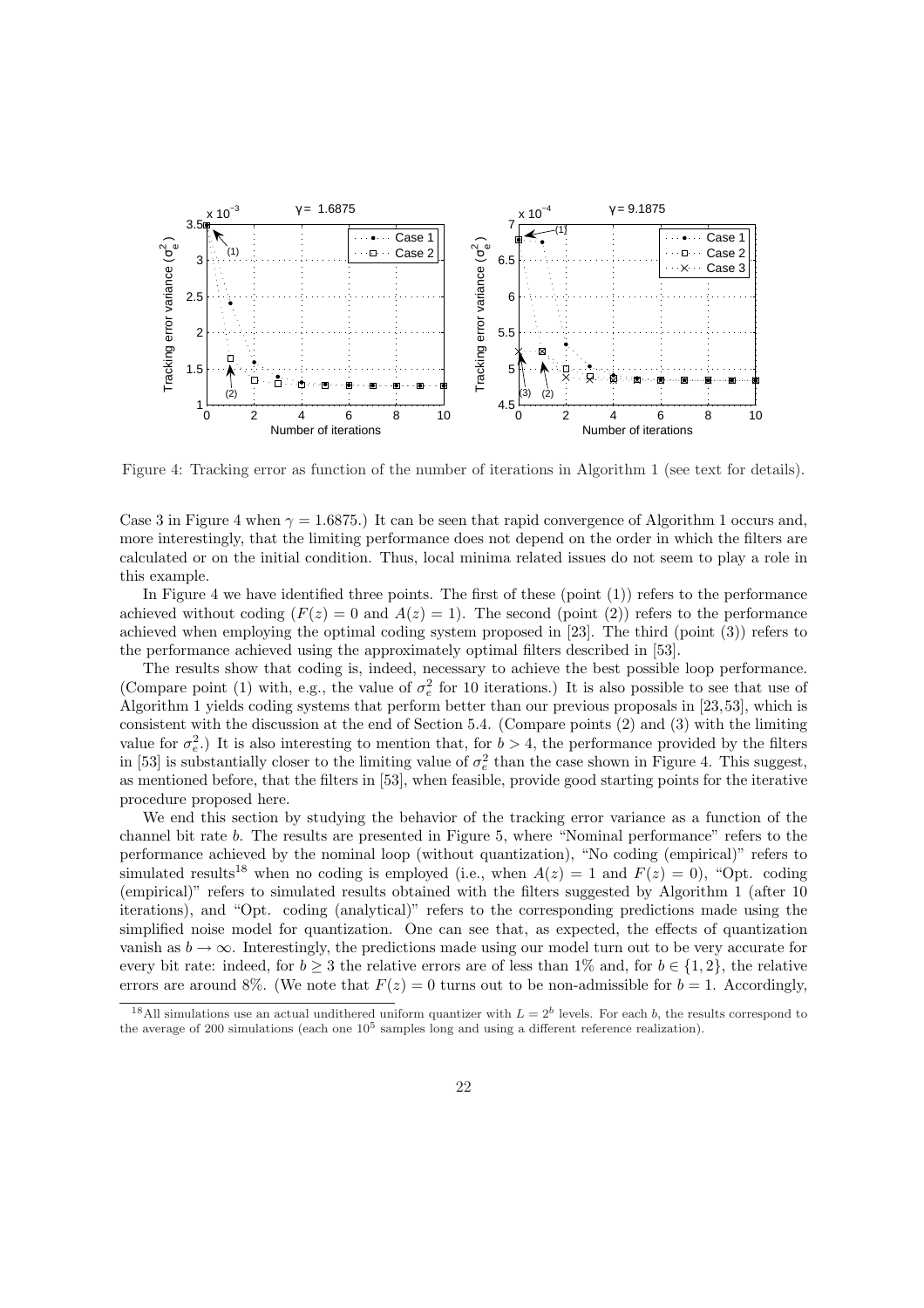

Figure 5: Tracking error as function of the channel bit rate.

we have omitted the non coded results for  $b = 1$ .)

## 7 Conclusions

This paper has presented a methodology to design feedback quantizers that encode plant output measurements in a networked control situation employing data-rate limited channels. Using a fixed signal-to-noise ratio additive noise model for quantization, we have shown how to iteratively design the parameters of a feedback coding system so as to minimize the impact of quantization on the closed loop tracking error. Our results show that feedback quantization schemes are beneficial when compared to simpler schemes documented in the literature. An interesting by-product of our results lies in the characterization of the smallest quantizer signal-to-noise ratio compatible with stabilization. We have shown that, for a given quantizer signal-to-noise ratio, the class of plants that are stabilizable when feedback coding is employed is significatively larger than the class of plants that are stabilizable when no coding is used. This result opens the door to investigating other LTI control and feedback coding architectures and the associated signal-to-noise ratio requirements.

A very interesting extension of the present work lies in addressing multiple-input multiple-output problems. In that case, it is worth exploring how networked architectures may help overcoming the well-known performance limitations that arise when constraining the structure of the controller (see, e.g., [29, 52]). A second immediate extension lies in the problem of joint controller and coder design. The study of how to apply similar ideas to the case of channels prone to data loss is also interesting (see preliminary work in [54]).

## A Appendix

Consider a set X and a function J defined on  $\mathcal{X} \subset \hat{\mathcal{X}}$  (and extensible to  $\hat{\mathcal{X}}$ ). If inf $\chi \in \mathcal{X}$  J(X) exists and  $\inf_{X \in \mathcal{X}} J(X)$  is achievable in X, i.e., if  $\exists X^* \in \mathcal{X}$  such that  $J(X^*) = \inf_{X \in \mathcal{X}} J(X)$ , then  $X_{opt} \triangleq$  $\arg \inf_{X \in \mathcal{X}} J(X) = X^*$ . On the contrary, if  $\# X^* \in \mathcal{X}$  such that  $J(X^*) = \inf_{X \in \mathcal{X}} J(X)$ , then  $X_{opt}$ defined as above should be understood as  $X_{opt} = \lim_{n\to\infty} X_n$ , where  $\{X_n\}_{n\in\mathbb{N}}$  is a sequence in  $\mathcal{X}$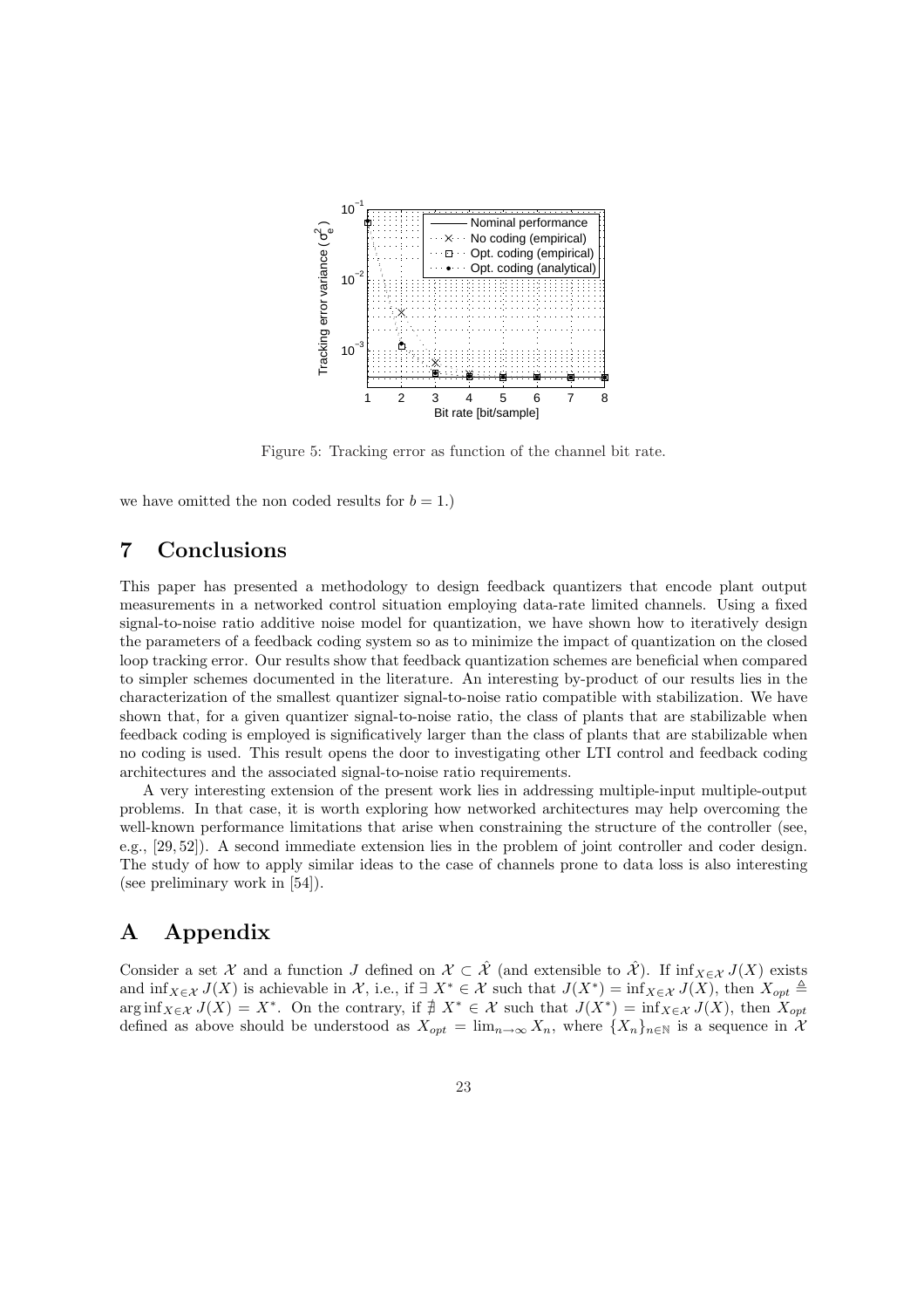(whose limit belongs to  $\hat{\mathcal{X}}$ ) such that  $\lim_{n\to\infty} J(X_n) \to \inf_{X \in \mathcal{X}} J(X)$ . Therefore, if we write  $X_{opt} = \hat{X}$ and  $\hat{X} \notin \mathcal{X}$ , it is implicit that one can find a sequence  $\{X_n\}_{n\in\mathbb{N}}$  as above. In these cases, it is clear that one can always pick an  $X \in \mathcal{X}$  such that  $J(X)$  is as close to inf $\chi \in \mathcal{X}$  J(X) as desired.

### References

- [1] P. Antsaklis and J. Baillieul. Special issue on networked control systems. IEEE Transactions on Automatic Control, 49(9):1421–1423, September 2004.
- [2] P. Antsaklis and J. Baillieul. Special issue on technology of networked control systems. Proceedings of the IEEE, 95(1):5–8, January 2007.
- [3] L. Bao, M. Skoglund, and K.H. Johansson. On optimal system design for feedback control over noisy channels. In IEEE International Symposium on Information Theory, 2007. Nice, France.
- [4] W.R. Bennet. Spectra of quantized signals. Bell Syst. Tech. J., 27(4):446–472, 1948.
- [5] H. Bölcskei and F. Hlawatsch. Noise reduction in oversampled filter banks using predictive quantization. IEEE Transactions on Information Theory, 47(1):155–172, January 2001.
- [6] S. Boyd and L. Vandenberghe. Convex Optimization. Cambridge University Press, 2004.
- [7] J.H. Braslavsky, R.H. Middleton, and J.S. Freudenberg. Feedback stabilisation over signal-tonoise ratio constrained channels. In Proceedings of the American Control Conference, Boston, USA, 2004.
- [8] J.H. Braslavsky, R.H. Middleton, and J.S. Freudenberg. Feedback stabilization over signal-to-noise ratio constrained channels. IEEE Transactions on Automatic Control, 52(8):1391–1403, 2007.
- [9] C. Canudas de Wit, J. Jaglin, and K.C. Vega. Entropy coding for networked controlled systems. In Proceedings of the European Control Conference, Kos, Greece, 2007.
- [10] C. Canudas de Wit, F. Rodríguez, J. Fornés, and F. Gómez-Estern. Differential coding in networked controlled linear systems. In Proceedings of the American Control Conference, Minneapolis, USA, 2006.
- [11] J. Chen, S. Hara, and G. Chen. Best tracking and regulation performance under control effort constraint. IEEE Transactions on Automatic Control, 48(8):1320–1380, August 2003.
- [12] O.L.V. Costa and M.D. Fragoso. Stability results for discrete-time linear systems with Markovian jumping parameters. Journal of Mathematical Analysis and Applications, 179:154–178, 1993.
- [13] O.L.V. Costa, M.D. Fragoso, and R.P. Marques. *Discrete Time Markov Jump Linear Systems*. Springer, 2005.
- [14] T.M. Cover and J.A. Thomas. Elements of Information Theory. John Wiley and Sons, Inc., 2nd edition, 2006.
- [15] N.O. Da Cunha and E. Polak. Constrained minimization under vector valued criteria in linear topological spaces. In A.V. Balakrishnan and L.W. Neustad, editors, Mathematical Theory of Control, Proc. USC Conf., pages 96–108. Academic, New York, 1967.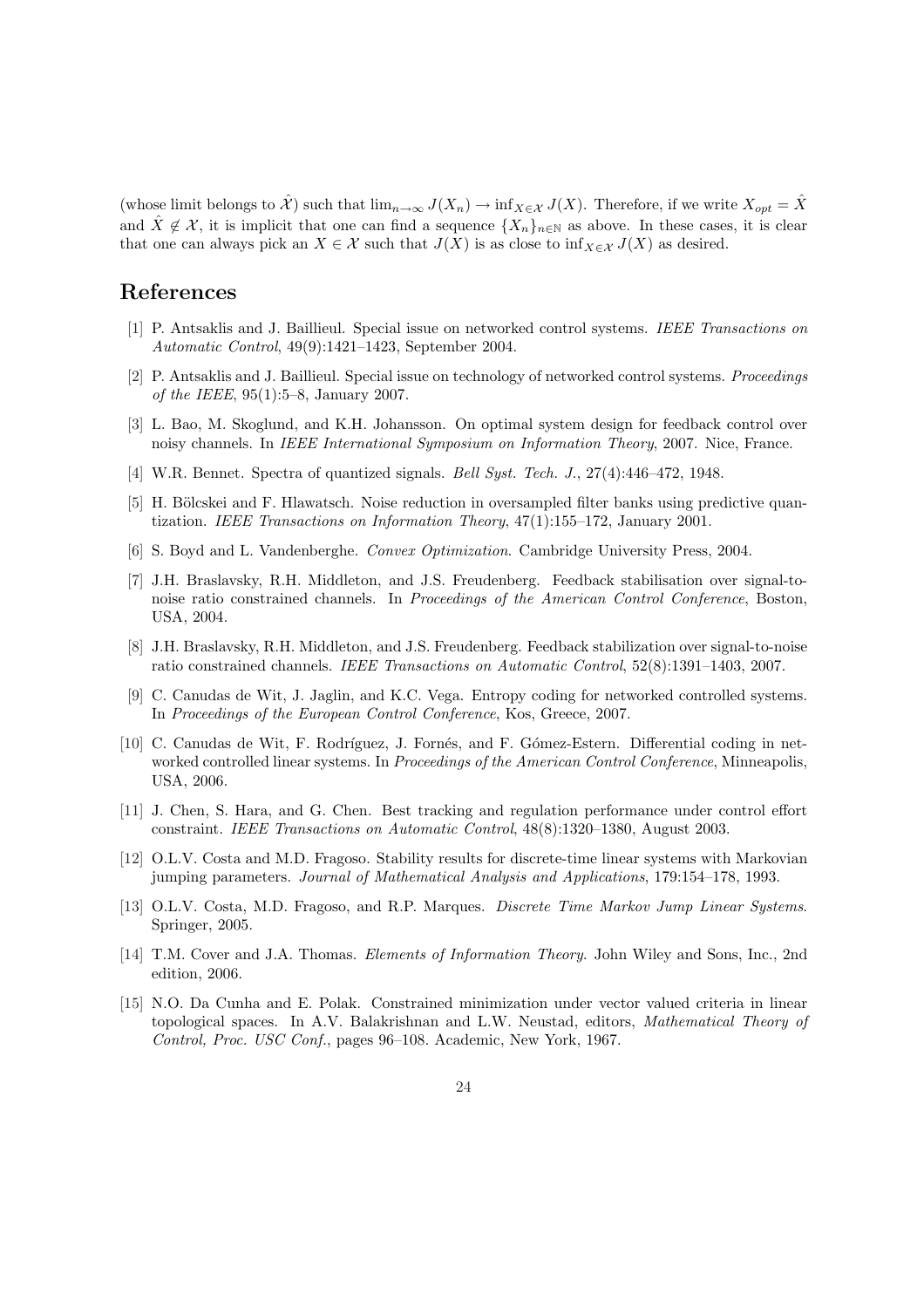- [16] D.F. Delchamps. Stabilizing a linear system with quantized state feedback. IEEE Transactions on Automatic Control, 35(8):916–924, August 1990.
- [17] M.S. Derpich, E.I. Silva, D.E. Quevedo, and G.C. Goodwin. On optimal perfect reconstruction feedback quantizers. IEEE Transactions on Signal Processing, 56(8):3871–3890, August 2008.
- [18] J.C. Doyle, B.A. Francis, and A. Tannenbaum. Feedback Control Theory. Macmillan Publishing Company, New York, 1992.
- [19] O. Feely. Nonlinear dynamics of discrete-time circuits: A survey. Int. J. Circuit Theory Appl., 35(5-6):515–531, Sept.-Dec. 2007.
- [20] B. Francis. A Course on  $H_{\infty}$  Control Theory. Springer, New York, 1987.
- [21] M. Fu and L. Xie. The sector bound approach to quantized feedback control. IEEE Transactions on Automatic Control, 50(11):1698–1711, November 2005.
- [22] G.C. Goodwin, S.F. Graebe, and M.E. Salgado. Control System Design. Prentice Hall, New Jersey, 2001.
- [23] G.C. Goodwin, D.E. Quevedo, and E.I. Silva. Architectures and coder design for networked control systems. Automatica, 44(1):248–257, 2008.
- [24] R.M. Gray. Quantization noise spectra. IEEE Transactions on Information Theory, 36(6):1220– 1244, November 1990.
- [25] R.M. Gray and T.G. Stockham (Jr.). Dithered quantizers. IEEE Transactions on Information Theory, 39(3):805–812, May 1993.
- [26] C.S. Güntürk. One-bit sigma-delta quantization with exponential accuracy. Commun. Pure Appl. Math., 56(11):1608–1630, 2003.
- [27] J.P. Hespanha, P. Naghshtabrizi, and Y. Xu. A survey of recent results in networked control systems. Proceedings of the IEEE, 95(1):138–162, January 2007.
- [28] D. Hristu-Varsakelis and W. Levine (Eds.). Handbook of Networked and Embedded Systems. Birkhäuser, 2005.
- [29] H. Ishii and B.A. Francis. Stabilization with control networks. Automatica, 38:1745 1751, 2002.
- [30] N. Jayant and P. Noll. Digital Coding of Waveforms. Principles and Approaches to Speech and Video. Prentice Hall, 1984.
- [31] Y. Ji, H.J. Chizeck, X. Feng, and K.A. Loparo. Stability and control of discrete-time jump linear systems. Control Theory Adv. Technol., 7(2):247–270, 1991.
- [32] F. Lian, J. Moyne, and D. Tilbury. Modelling and optimal controller design of networked control systems with mutliple delays. International Journal of Control, 76(6):591–606, 2003.
- [33] Q. Ling and M.D. Lemmon. Power spectral analysis of networked control systems with data dropouts. IEEE Transactions on Automatic Control, 49(6):955–960, June 2004.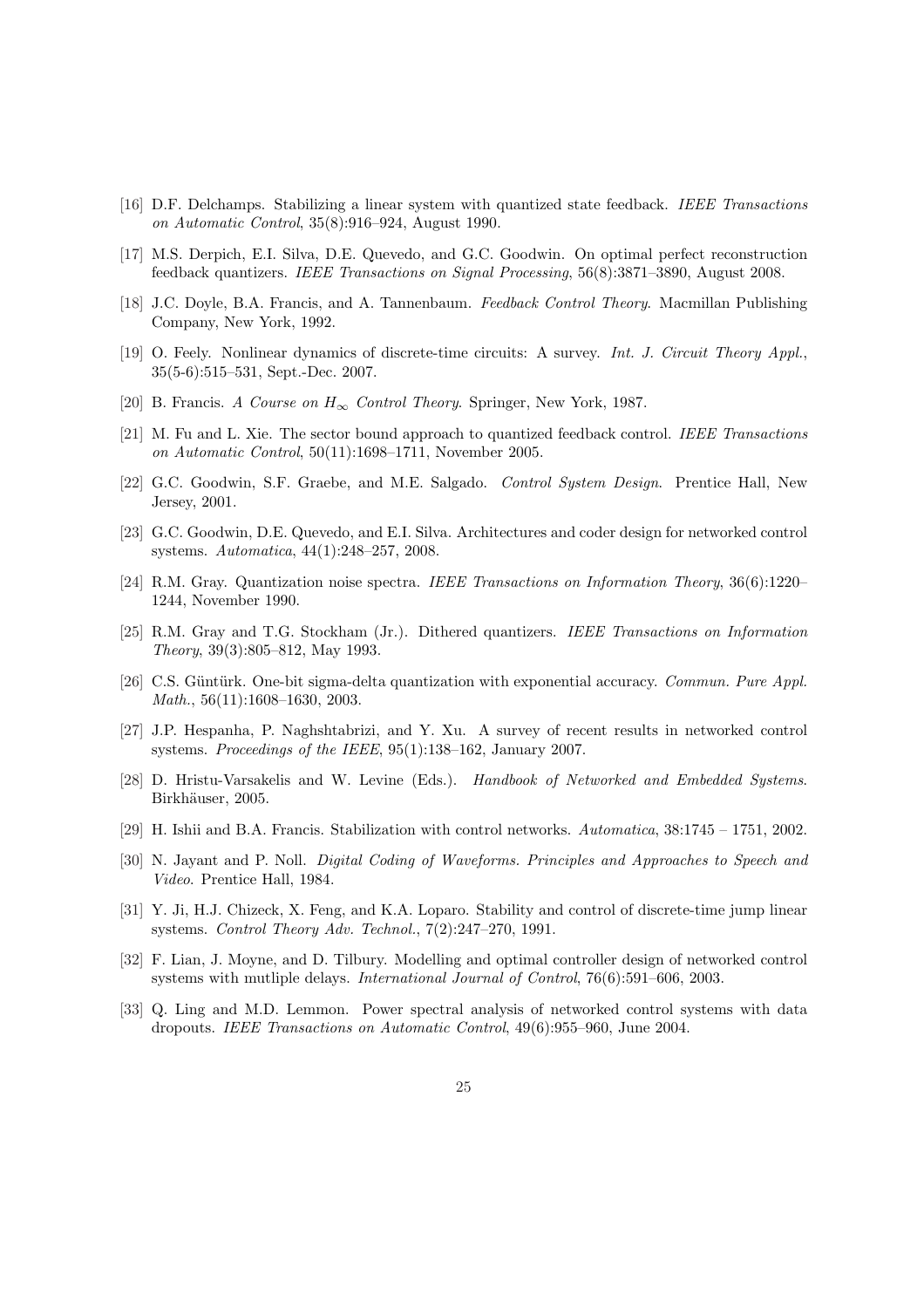- [34] I. López, C.T. Abdallah, and C. Canudas de Wit. Gain-scheduling multi-bit delta-modulator for networked controlled system. In Proceedings of the European Control Conference, Kos, Greece, 2007.
- [35] D. Luenberger. Optimization by Vector Space Methods. John Wiley and Sons, Inc., London, 1969.
- [36] D. Marco and D.L. Neuhoff. The validity of the additive noise model for uniform scalar quantizers. IEEE Transactions on Information Theory, 51(5):1739–1755, May 2005.
- [37] A. Matveev and A. Savkin. Almost sure nonobservability and unstabilizability of unstable noisy linear plants via communication channel with packet losses. In Proceedings of the  $\frac{1}{4}$ th IEEE Conference on Decission and Control and European Control Conference, pages 7338–7341, Sevilla, Spain, 2005.
- [38] Y. Minami, S. Azuma, and T. Sugie. An optimal dynamic quantizer for feedback control with discrete-valued signal constraints. In Proceedings of the 46th IEEE Conference on Decision and Control, New Orleans, USA, 2007.
- [39] M. Morari and E. Zafiriou. Robust process control. Prentice Hall, 1989.
- [40] G. Nair and R. Evans. Stabilizability of stochastic linear systems with finite feedback data rates. SIAM Journal on Control and Optimization, 43(2):413–436, July 2004.
- [41] G. Nair, R. Evans, I. Mareels, and W. Moran. Topological feedback entropy and nonlinear stabilization. IEEE Transactions on Automatic Control, 49(9):1585–1597, September 2004.
- [42] G. Nair, F. Fagnani, S. Zampieri, and R. Evans. Feedback control under data rate constraints: An overview. Proceedings of the IEEE, 95(1):108-137, January 2007.
- [43] J. Nilsson. Real-time Control Systems with Delays. PhD thesis, Lund Institute of Technology, Sweden, 1998.
- [44] S. Norsworthy, R. Schreier, and G. Temes (Eds.). Delta–Sigma Data Converters: Theory, Design and Simulation. IEEE Press, Piscataway, NJ, 1997.
- [45] D. Něsić and A. Teel. Input-output stability properties of networked control systems. IEEE Transactions on Automatic Control, 49(10):1650–1667, 2004.
- [46] C. Oară. Constructive solutions to spectral and inner-outer factorizations with respect to the disk. Automatica, 41:1855–1866, 2005.
- [47] D.E. Quevedo, G.C. Goodwin, and J.A. De Doná. Finite constraint set receding horizon control. International Journal of Robust and Nonlinear Control, 14:355–377, March 2004.
- [48] A.V. Savkin. Analysis and synthesis of networked control systems: Topological entropy, observability, robustness and optimal control. Automatica, 42:51–62, 2006.
- [49] L. Schenato, B. Sinopoli, M. Franceschetti, K. Poolla, and S.S. Sastry. Foundations of control and estimation over lossy networks. Proceedings of the IEEE,  $95(1):163 - 187$ , January 2007.
- [50] R. Schreier and G.C. Temes. Understanding Delta Sigma Data Converters. Wiley-IEEE Press, 2004.